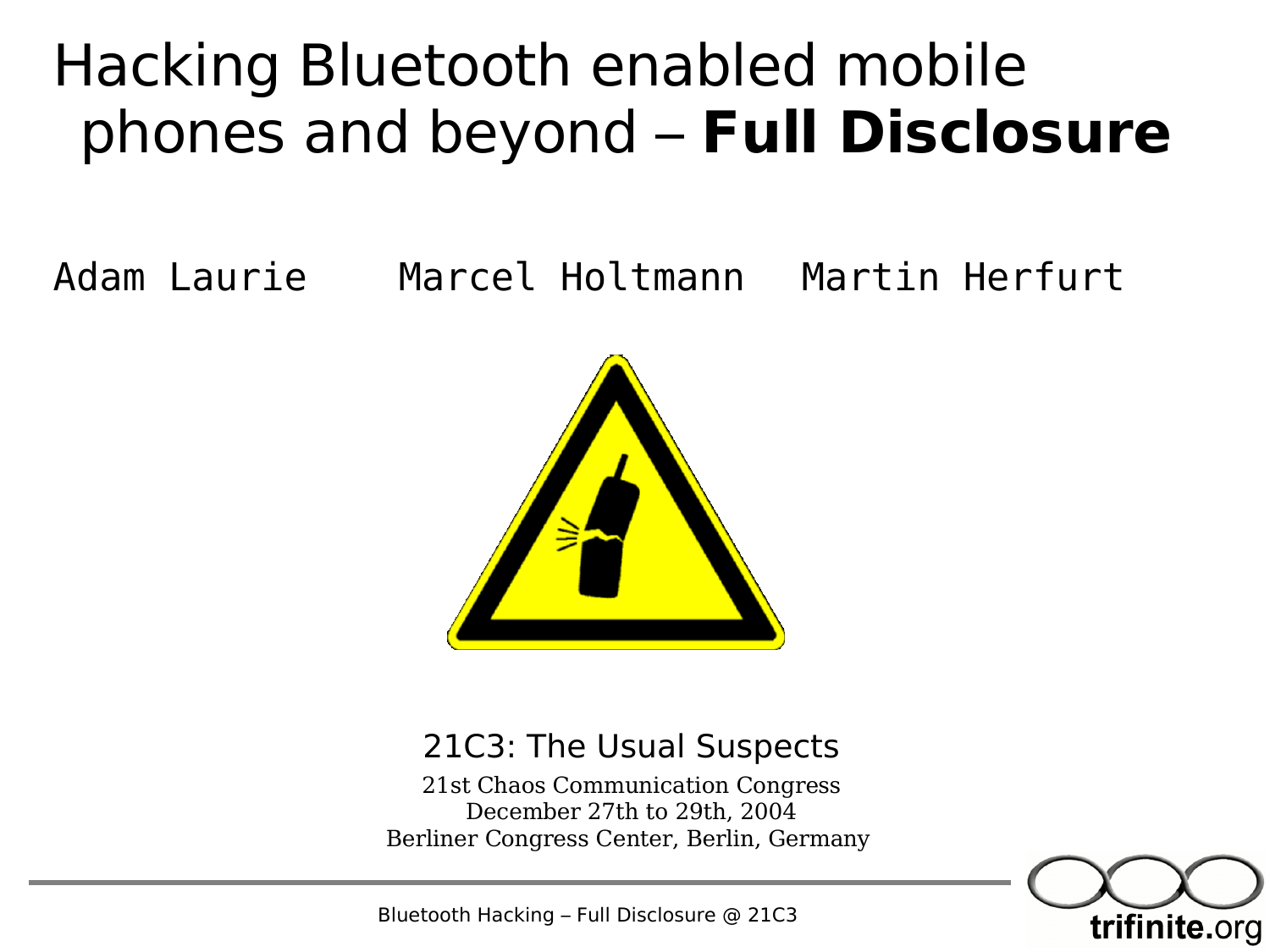#### Who we are

- Adam Laurie
	- CSO of The Bunker Secure Hosting Ltd.
	- Co-Maintainer of Apache-SSL
	- DEFCON Staff/Organiser
- Marcel Holtmann
	- Maintainer and core developer of the Linux Bluetooth Stack BlueZ
- Martin Herfurt
	- Security Researcher
	- Founder of trifinite.org

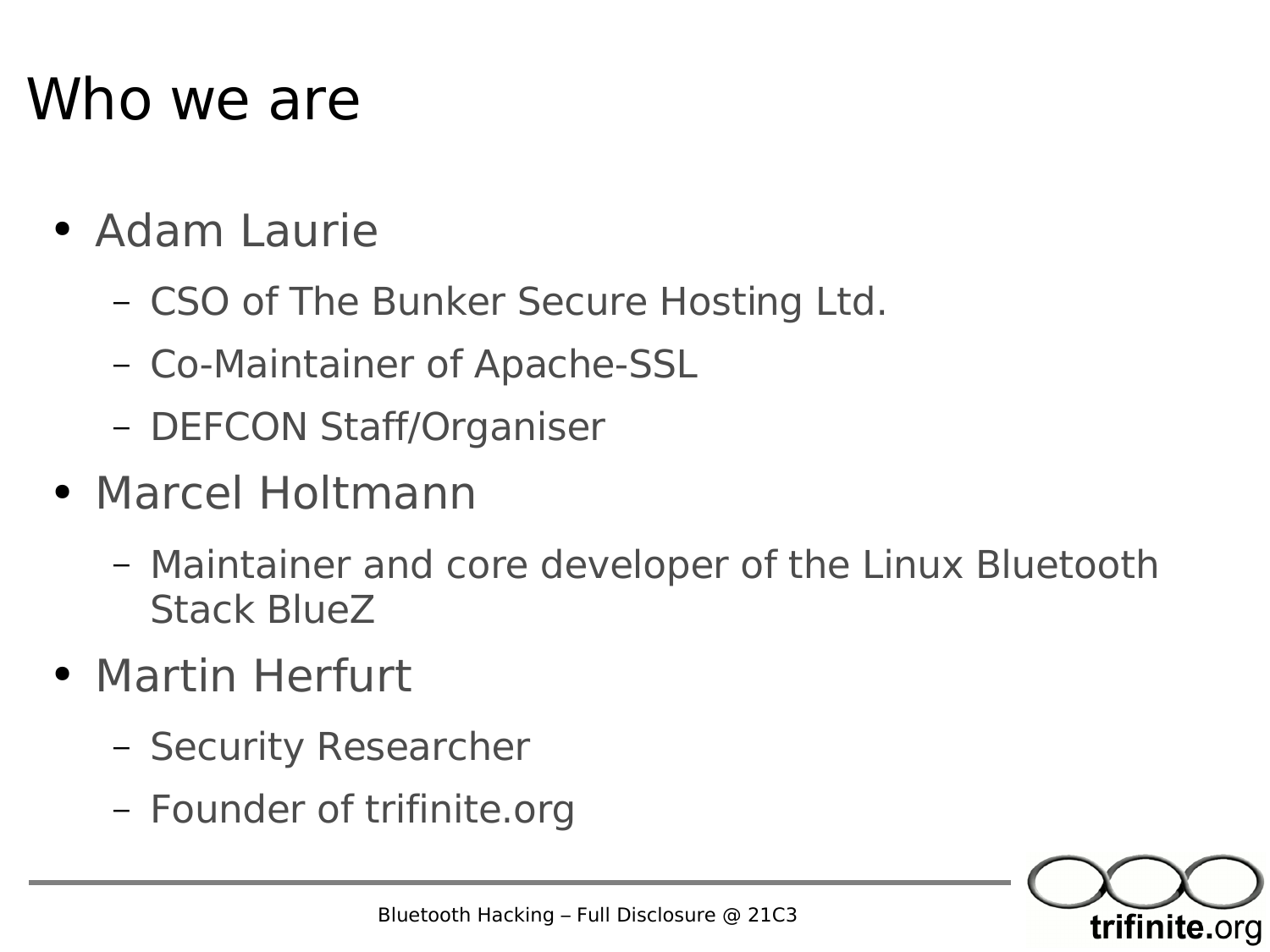#### Outline (1)

- Bluetooth Introduction
- History
- Technology Overview
- The BlueSnarf Attack
- The HeloMoto Attack
- The BlueBug Attack
- Bluetooone
- Long-Distance Attacking

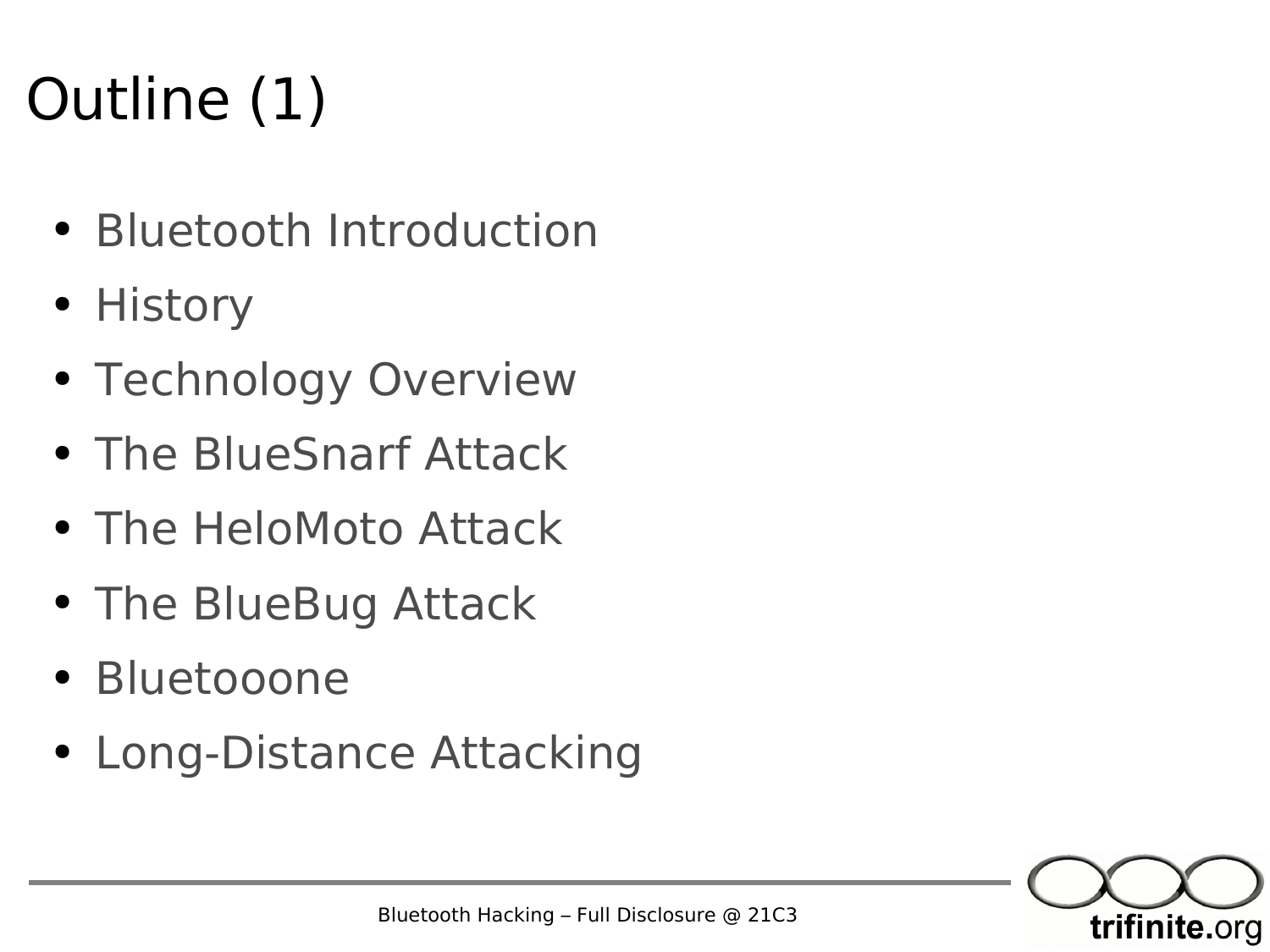#### Outline (2)

- Blooover
- Blueprinting
- DOS Attacks
- Sniffing Bluetooth with hcidump
- Conclusions Lessons tought
- Feedback / Discussion

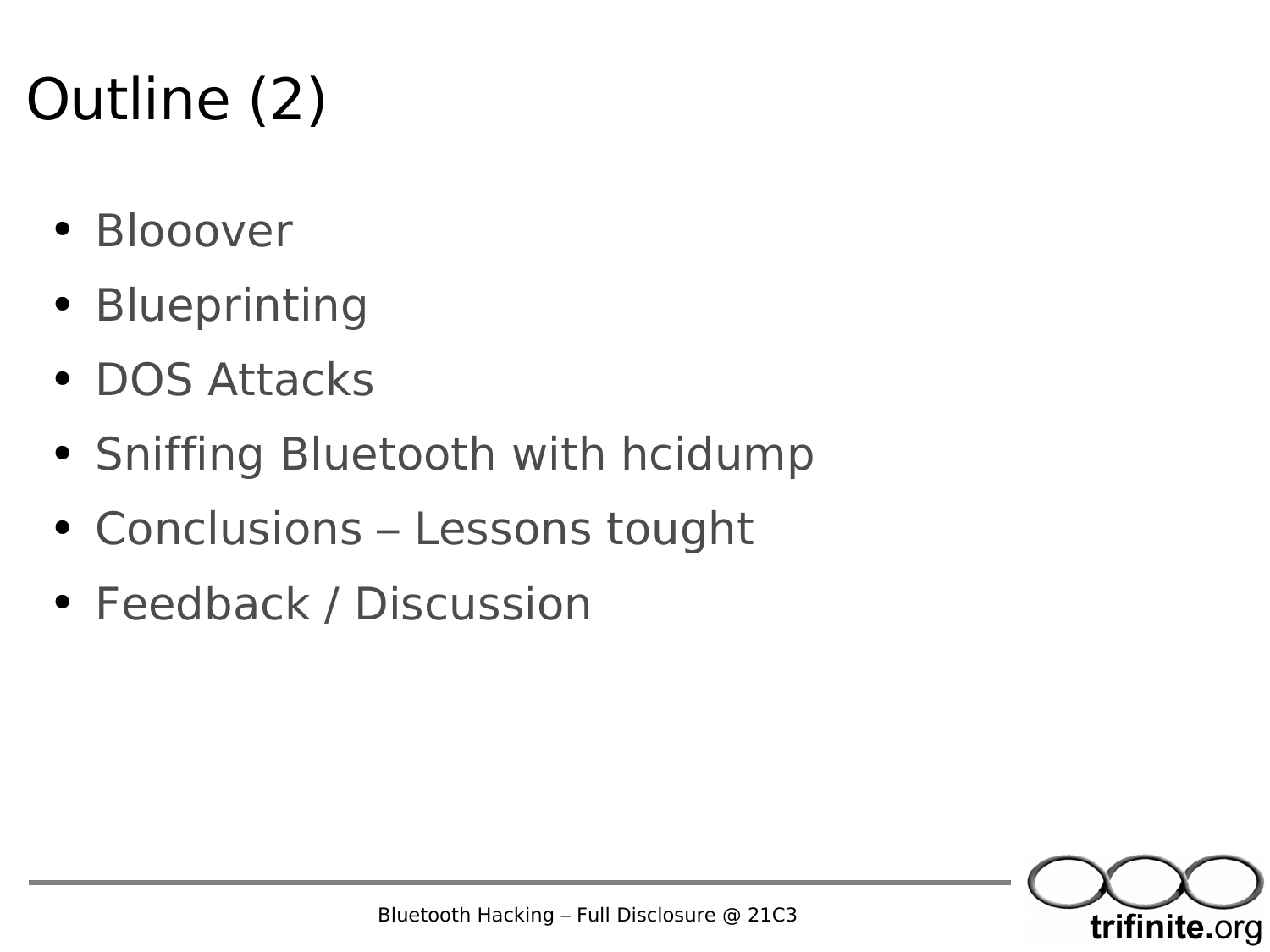#### Bluetooth Introduction (1)

- Wire replacement technology
- Low power
- Short range 10m 100m
- $\bullet$  2.4 GHz
- 1 Mb/s data rate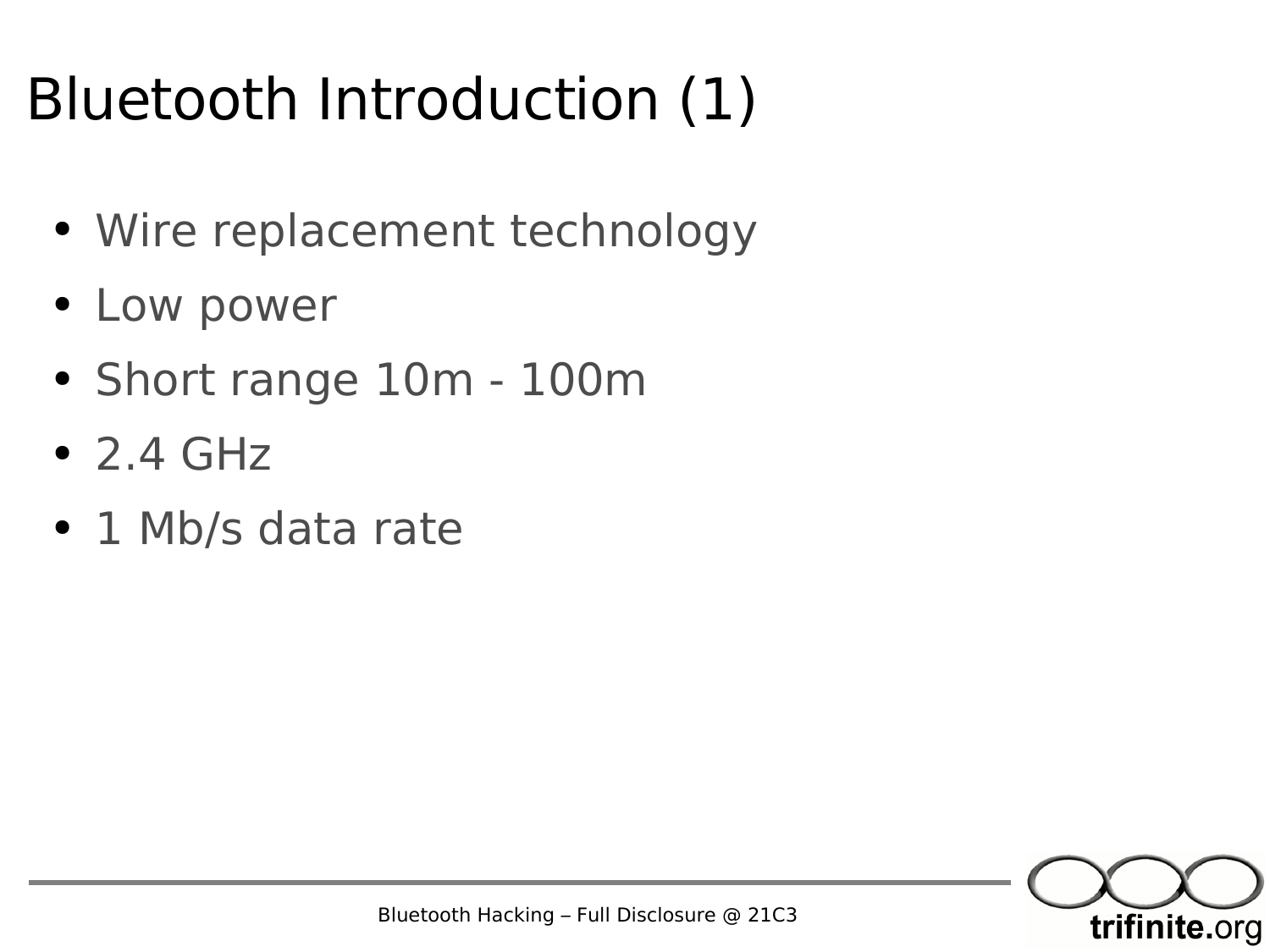#### Bluetooth Introduction (2)

- Bluetooth SIG
	- Trade Association
	- Founded 1998
	- Owns & Licenses IP
	- Individual membership free
	- Promoter members: Agere, Ericsson, IBM, Intel, Microsoft, Motorola, Nokia and Toshiba
	- Consumer http://www.bluetooth.com
	- Technical http://www.bluetooth.org

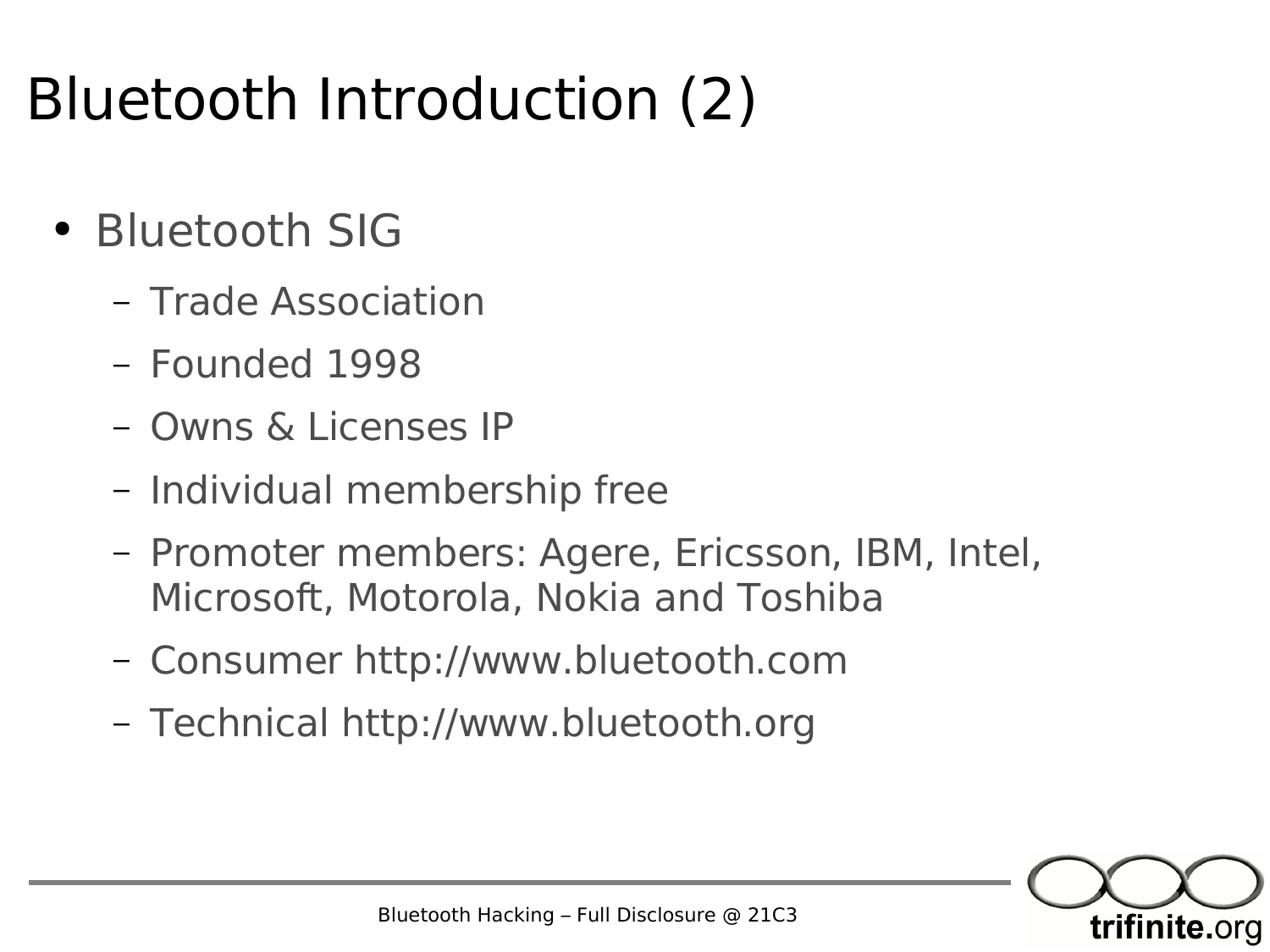#### History (1)

- Bluejacking
	- Early adopters abuse 'Name' field to send message
	- Now more commonly send 'Business Card' with message via OBEX
	- 'Toothing' Casual sexual liasons

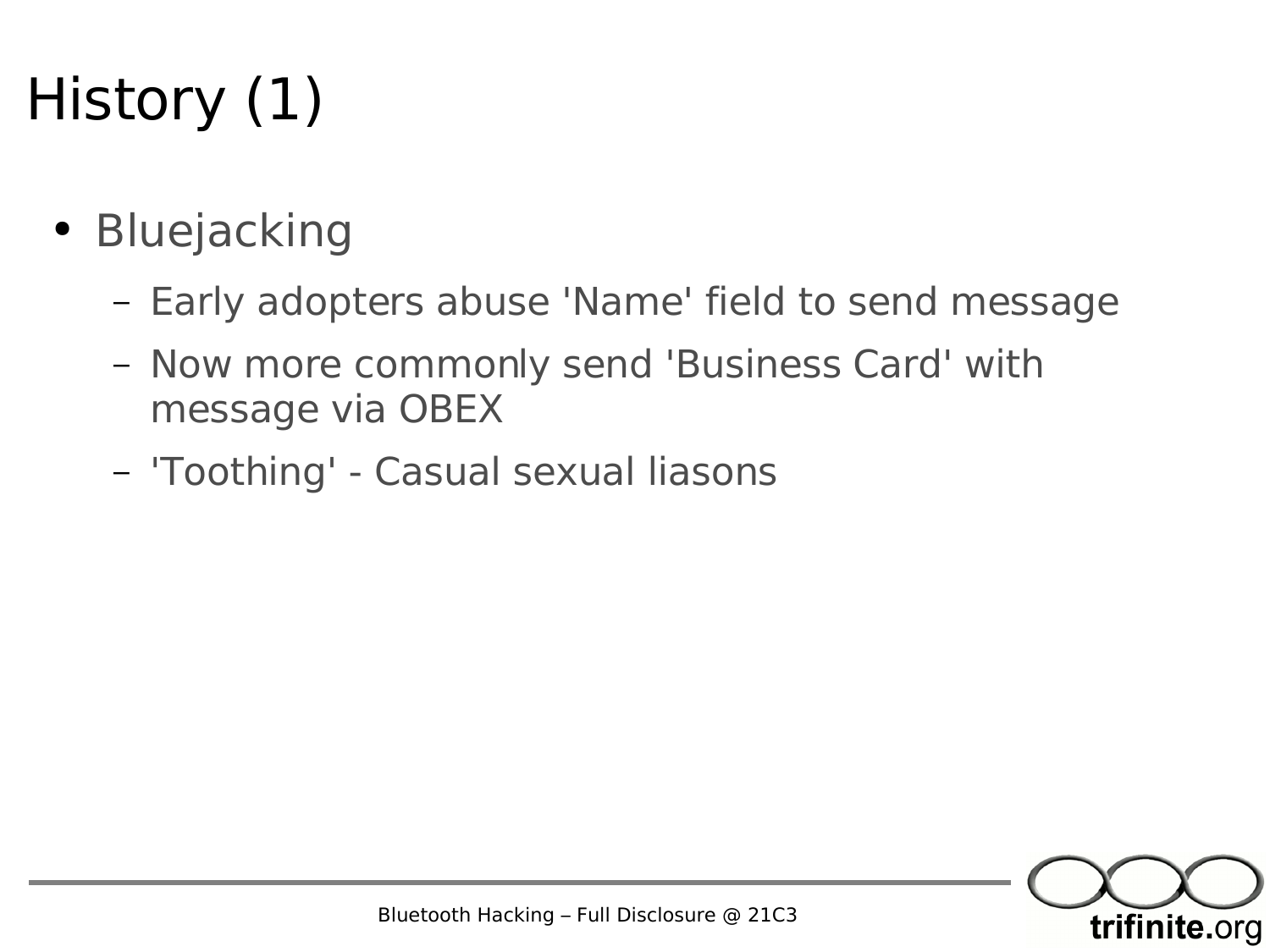## History (2)

- Bluesnarfing
	- First publicised by Marcel Holtmann, October 2003
		- Wireless Technologies Congress, Sindelfingen, Germany
	- Adam Laurie, A L Digital, November 2003
		- Bugtraq, Full Disclosure
		- Houses of Parliament
		- London Underground
	- 'Snarf' networking slang for 'unauthorised copy'

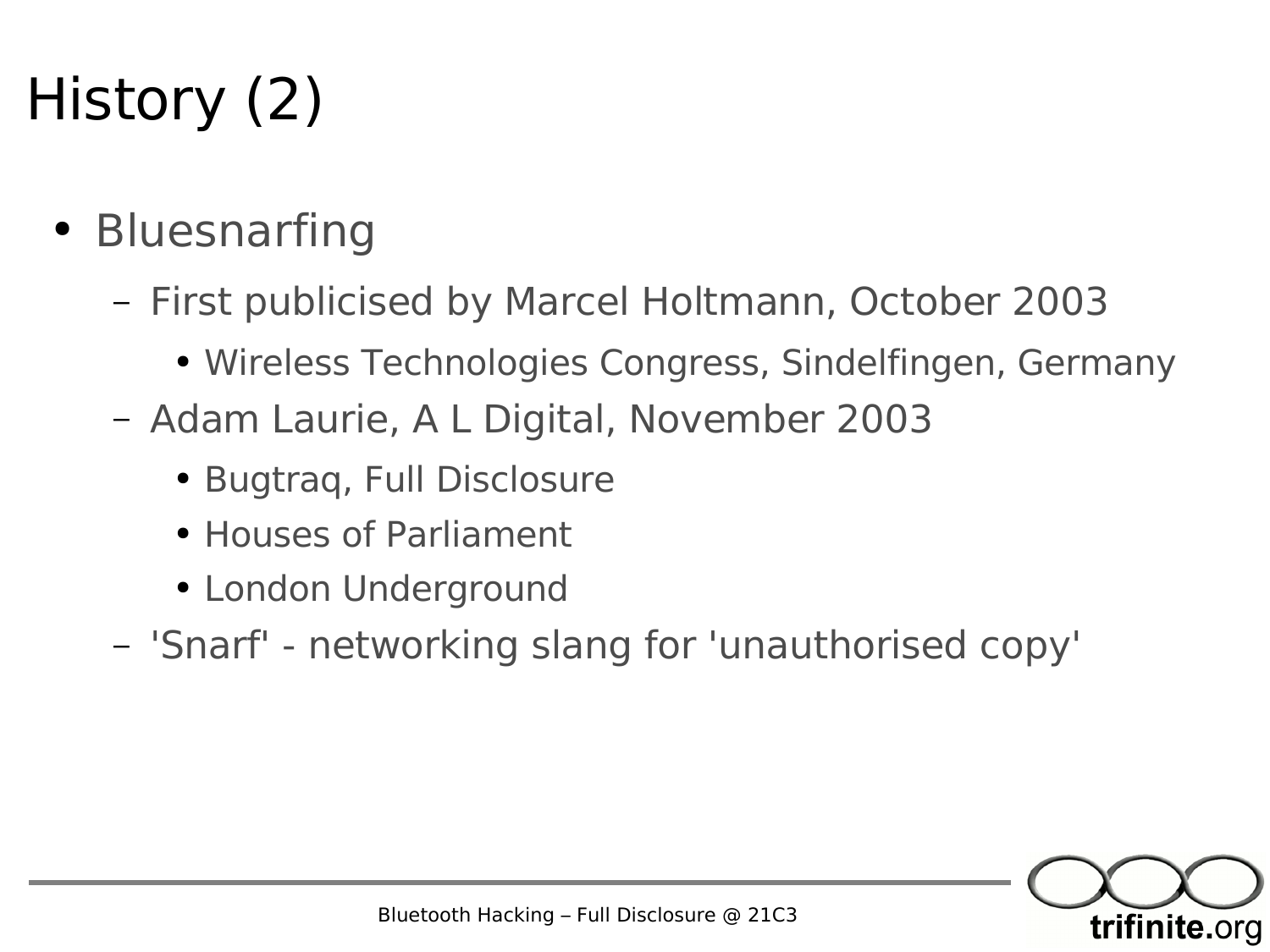# History (3)

- Bluesnarfing
	- Data Theft
	- Calendar
		- Appointments
		- Images
	- Phone Book
		- Names, Addresses, Numbers
		- PINs and other codes
		- Images

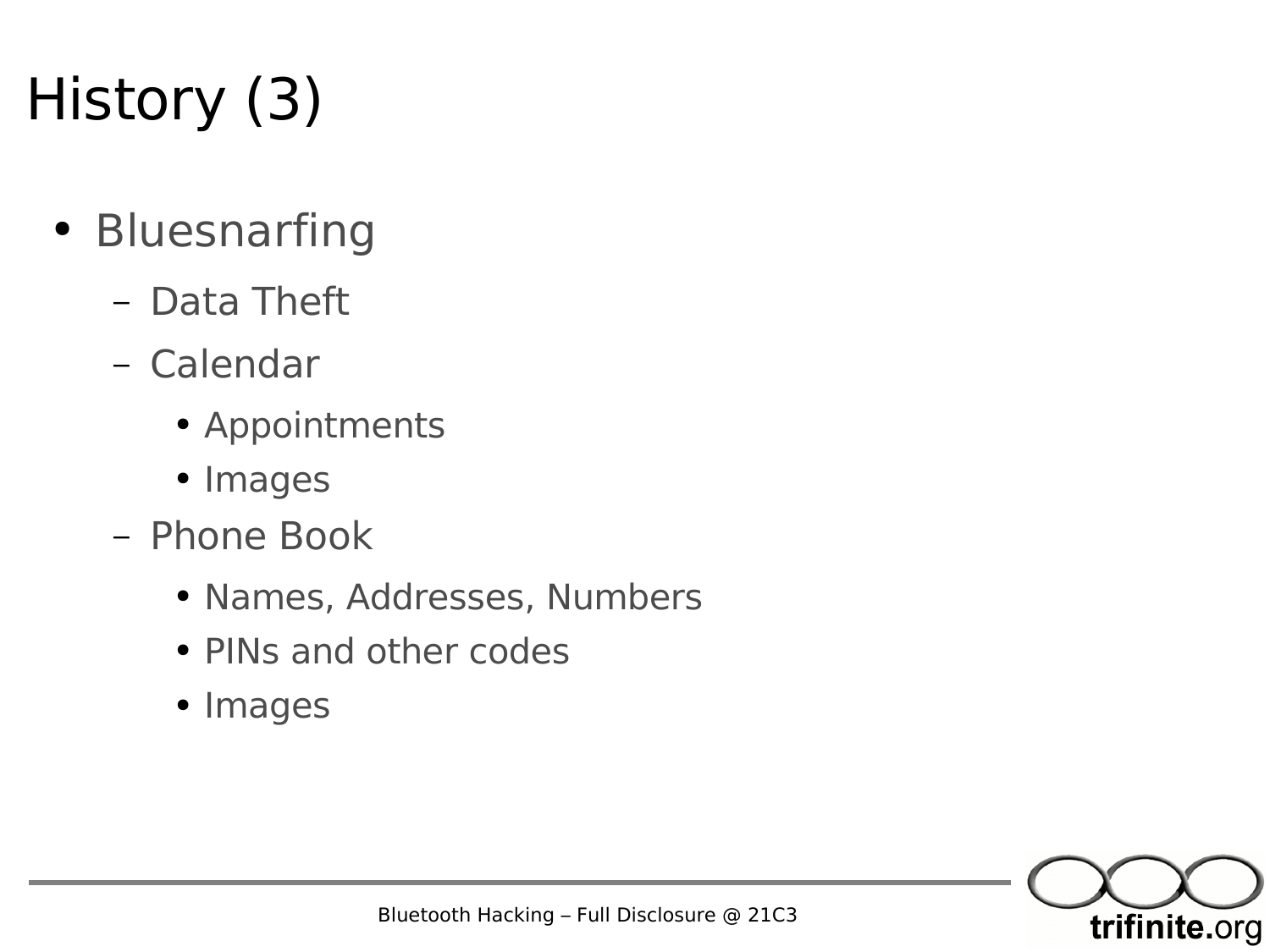#### History (4)

- Bluebugging
	- First publicised by Martin Herfurt, March 2004
		- CeBIT Hanover
	- Create unauthorised connection to serial profile
	- Full access to AT command set
	- Read/Write access to SMS store
	- Read/Write access to Phone Book

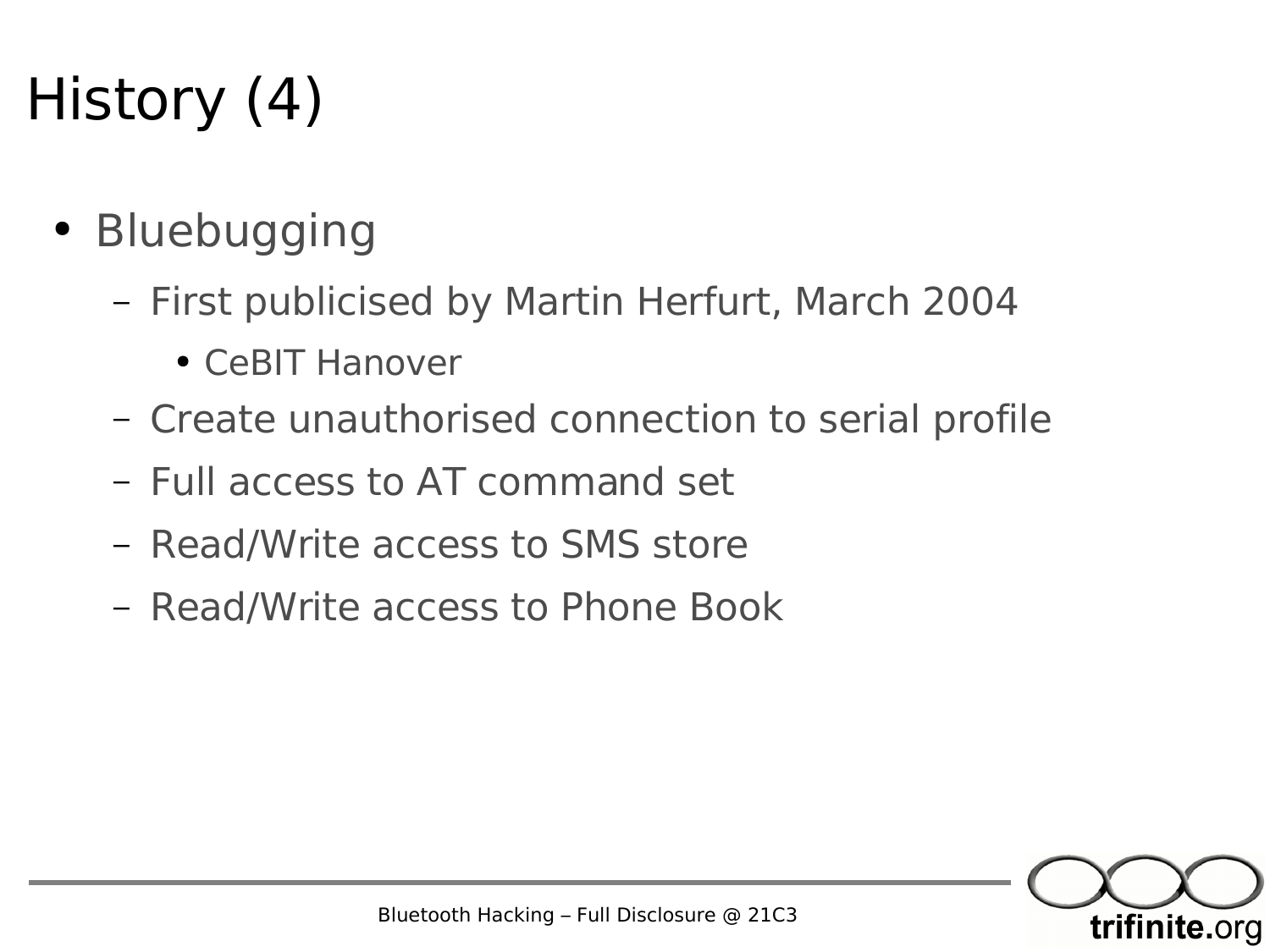#### History (5)

- Full Disclosure after 13 months
	- More time for manufacturers to fix
		- Embedded devices
		- New process for telecom industry
	- Nokia claims to have fixed all vulnerable devices
		- Firmware updates available
		- 6310i tested OK
	- Motorola committed to fix known vulnerabilities
	- Sony Ericsson publicly stated "all problems fixed"

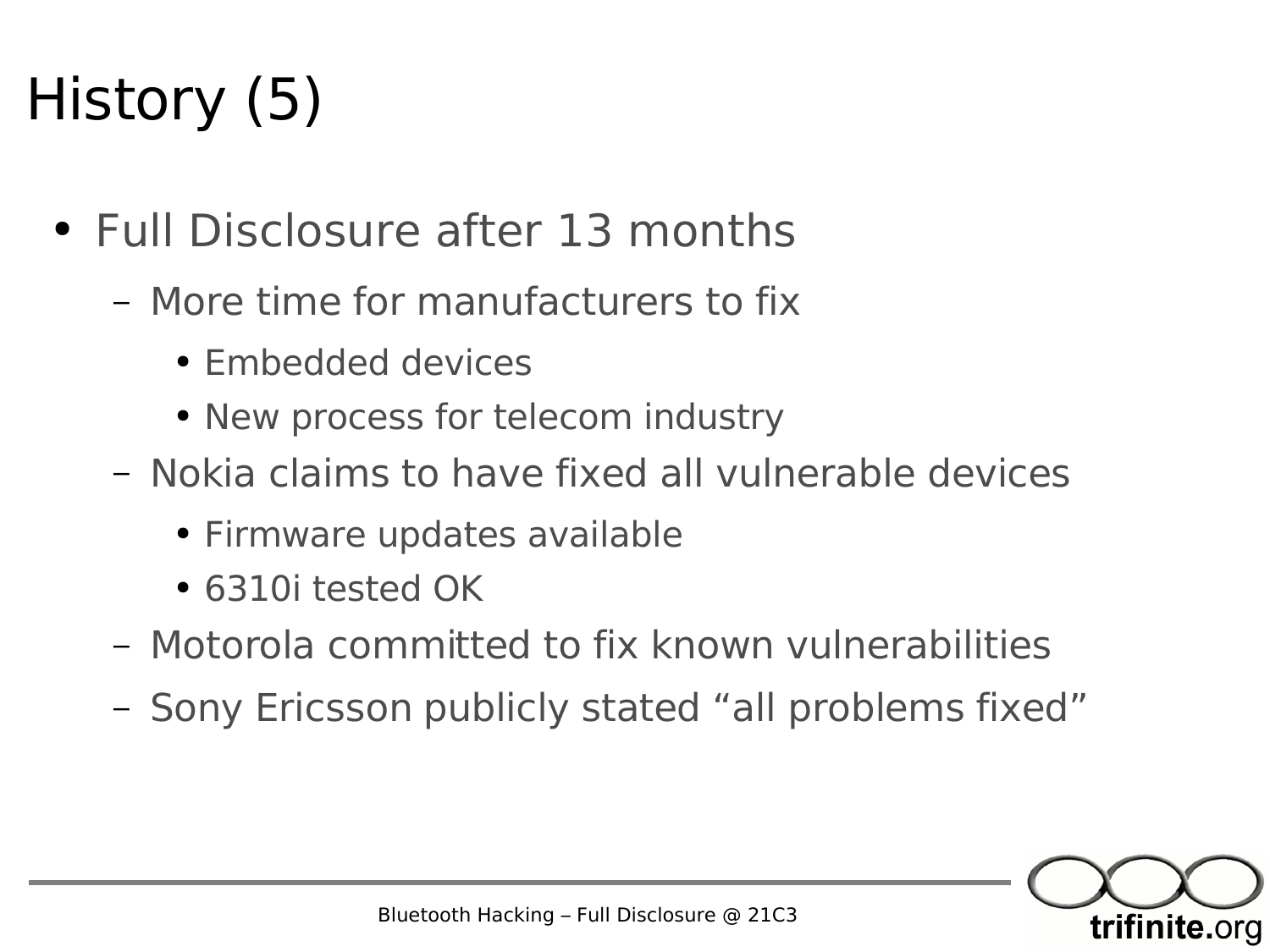#### Bluetooth Technology

- Data and voice transmission
	- ACL data connections
	- SCO and eSCO voice channels
- Symmetric and asymmetric connections
- Frequency hopping
	- ISM band at 2.4 GHz
	- 79 channels
	- 1600 hops per second
	- Multi-Slot packets

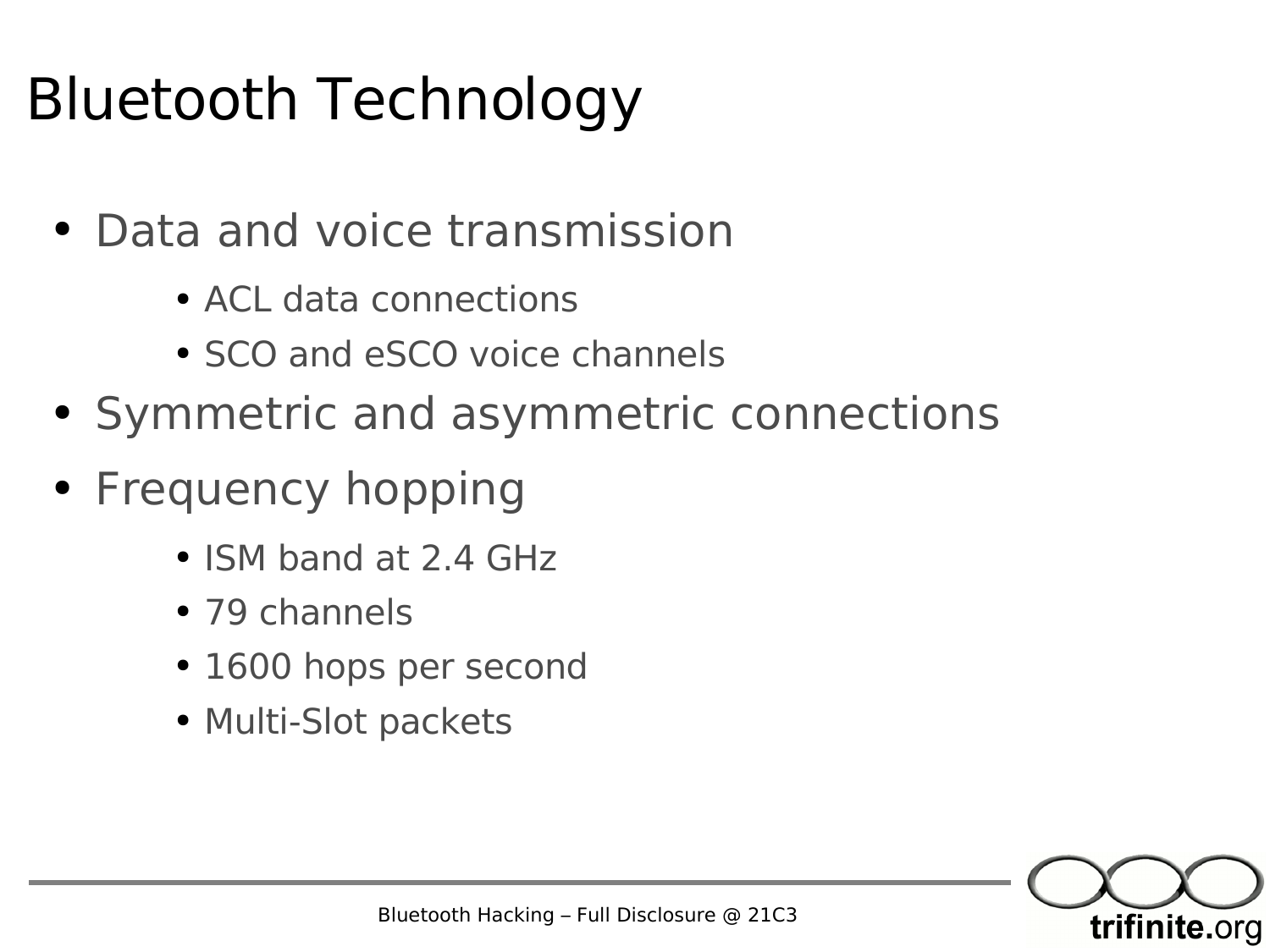#### Bluetooth Piconet

- Bluetooth devices create a piconet
	- One master per piconet
	- Up to seven active slaves
	- Over 200 passive members are possible
	- Master sets the hopping sequence
	- Transfer rates of 721 Kbit/sec
- Bluetooth 1.2 and EDR (aka 2.0)
	- Adaptive Frequency Hopping
	- Transfer rates up to 2.1 Mbit/sec

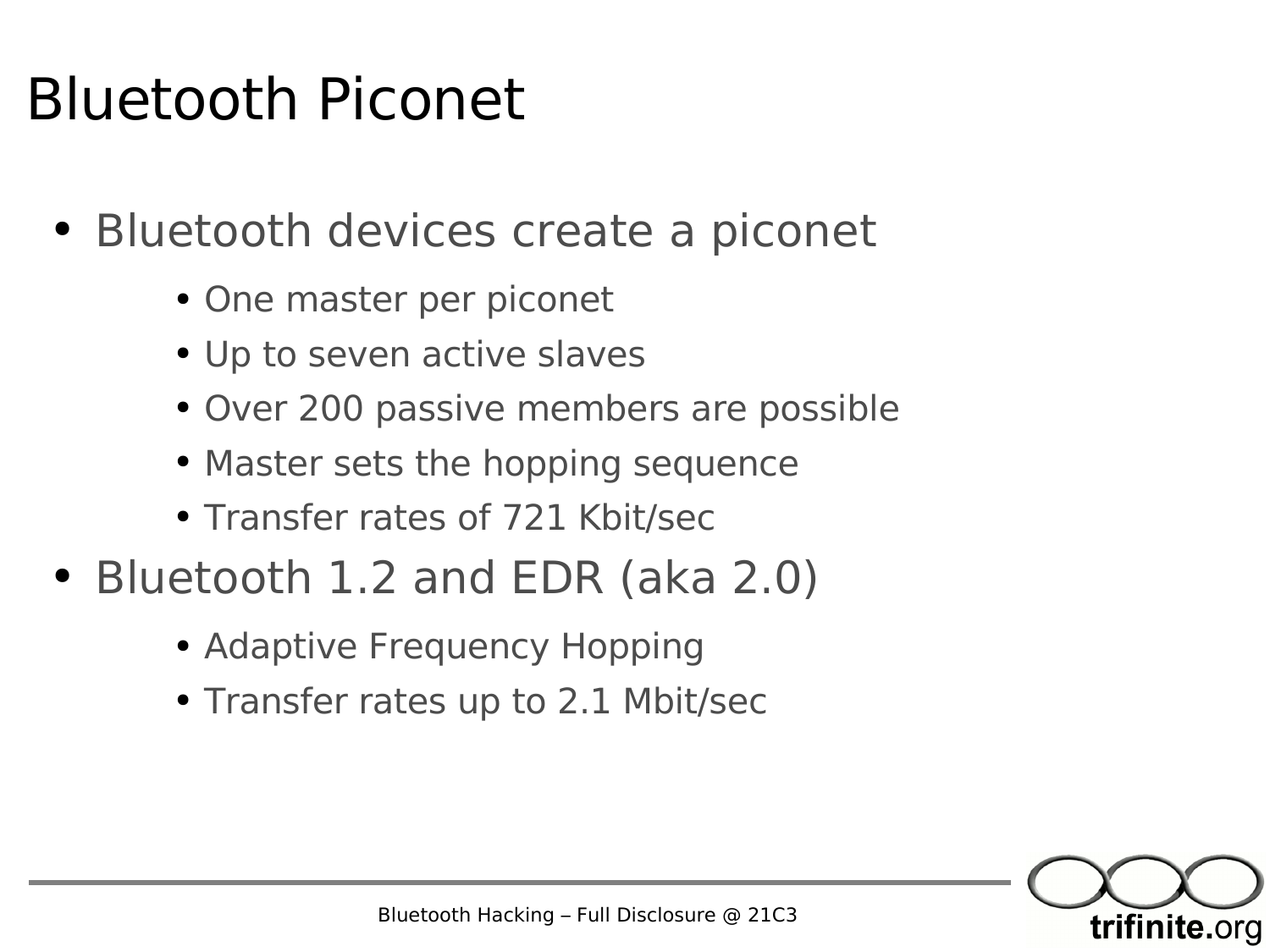#### Bluetooth Scatternet

- Connected piconets create a scatternet
	- Master in one and slave in another piconet
	- Slave in two different piconets
	- Only master in one piconet
	- Scatternet support is optional





Bluetooth Hacking – Full Disclosure @ 21C3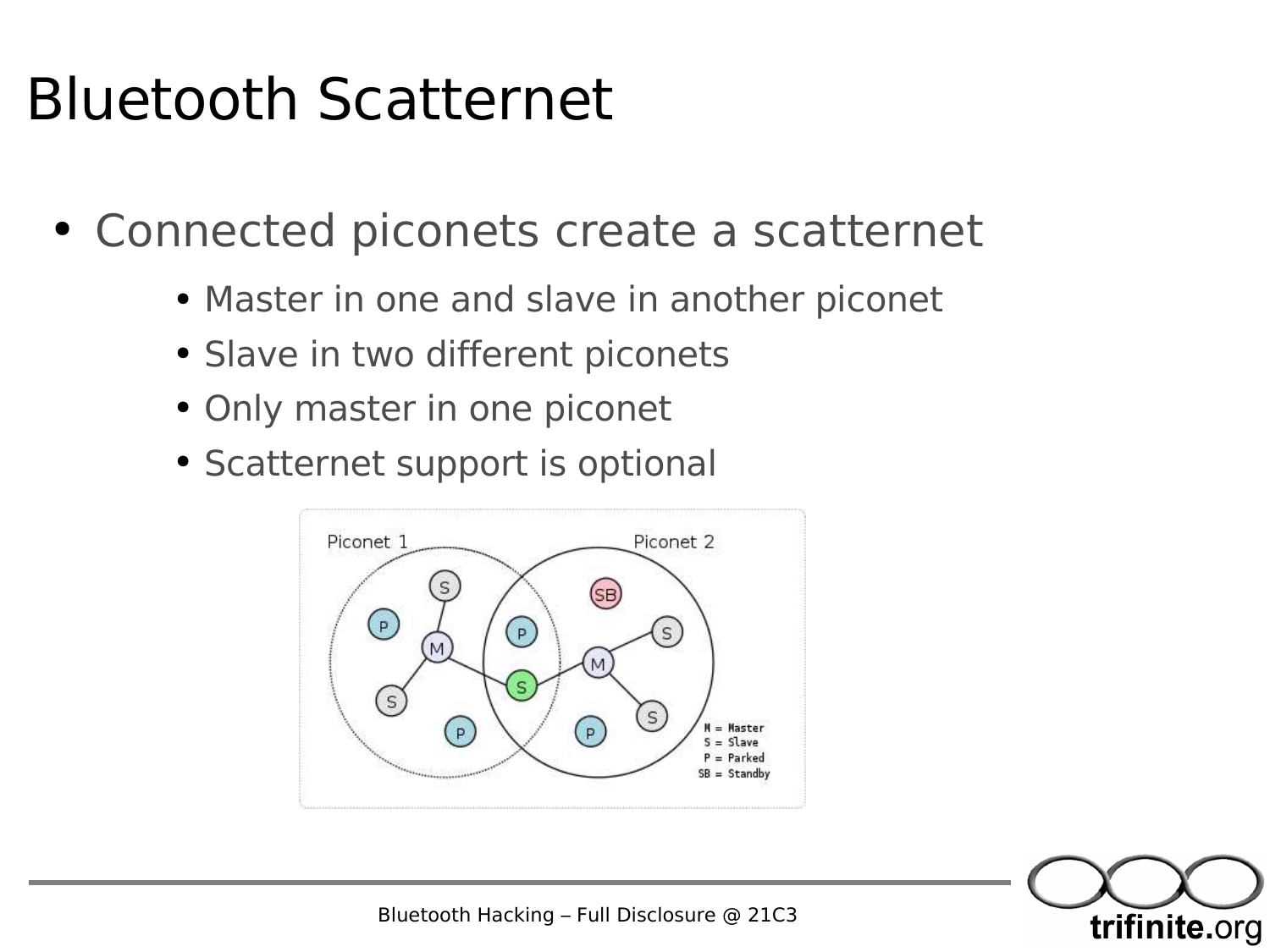#### Bluetooth Architecture

- Hardware layer
	- Radio, Baseband and Link Manager
	- Access through Host Controller Interface
		- Hardware abstraction
		- Standards for USB and UART
- Host protocol stack
	- L2CAP, RFCOMM, BNEP, AVDTP etc.
- Profile implementations
	- Serial Port, Dialup, PAN, HID etc.

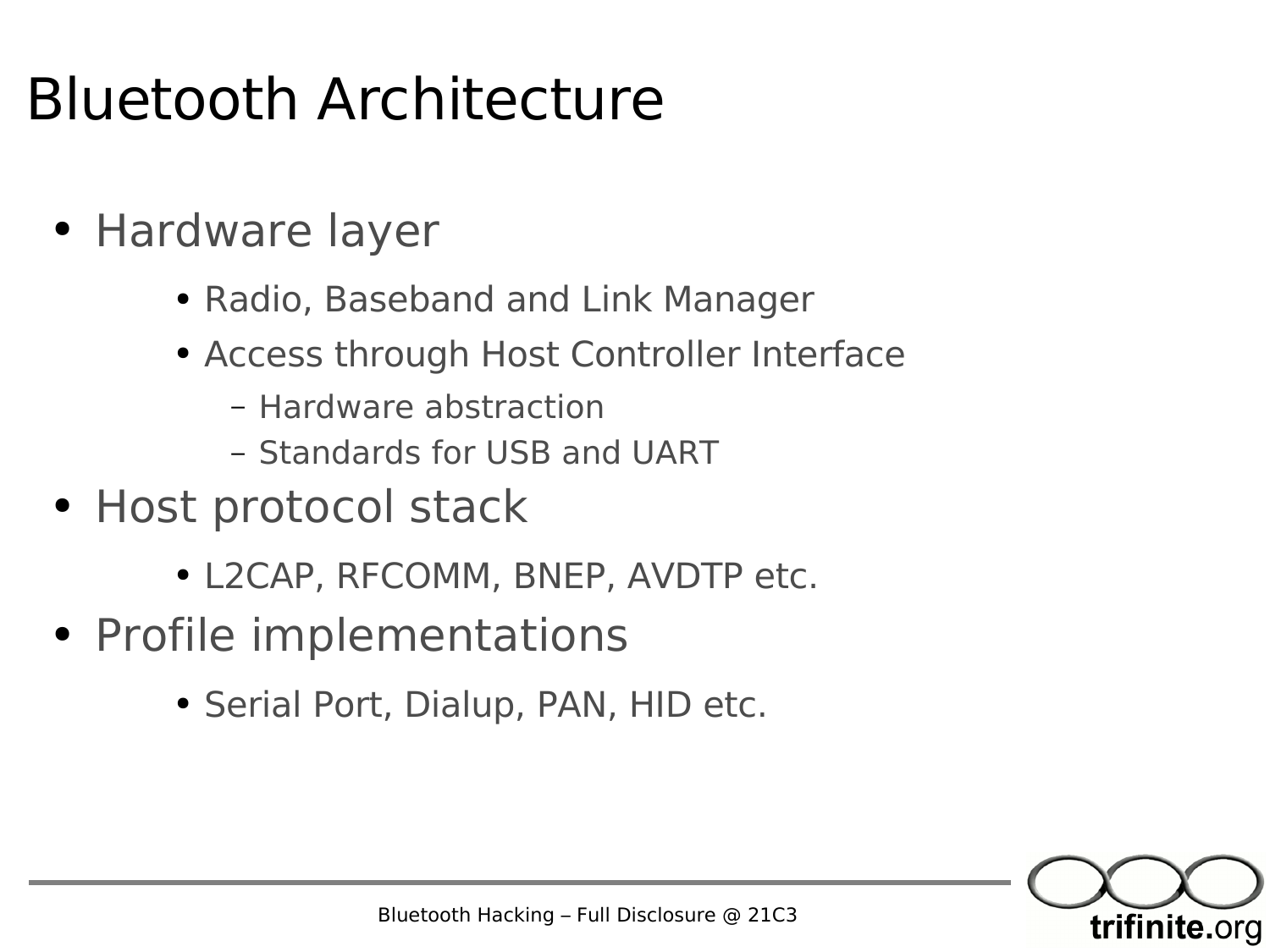#### Bluetooth Stack



trifinite.org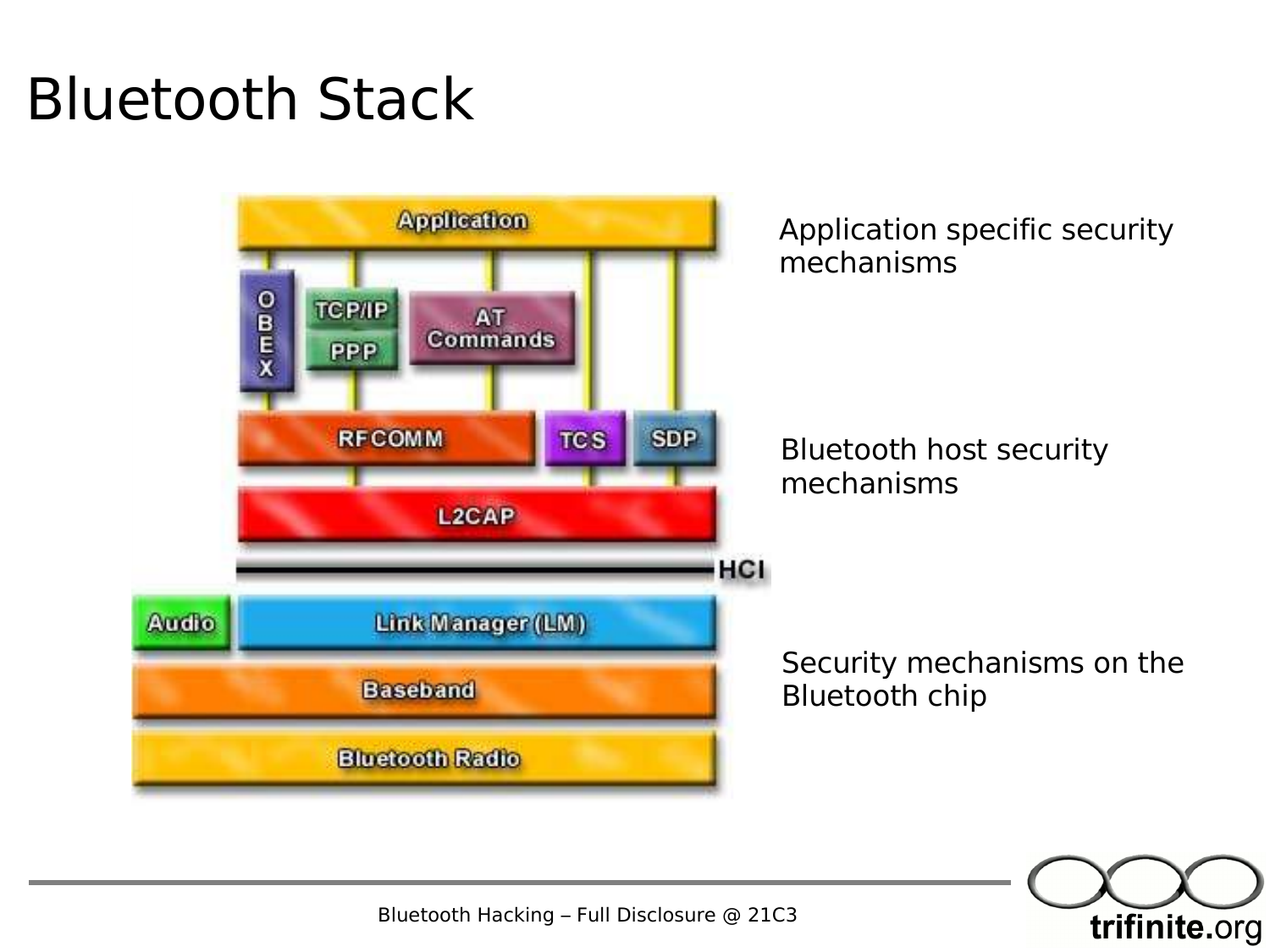#### Bluetooth Security

- Link manager security
	- All security routines are inside the Bluetooth chip
	- Nothing is transmitted in "plain text"
- Host stack security
	- Interface for link manager security routines
	- Part of the HCI specification
	- Easy interface
	- No further encryption of pin codes or keys

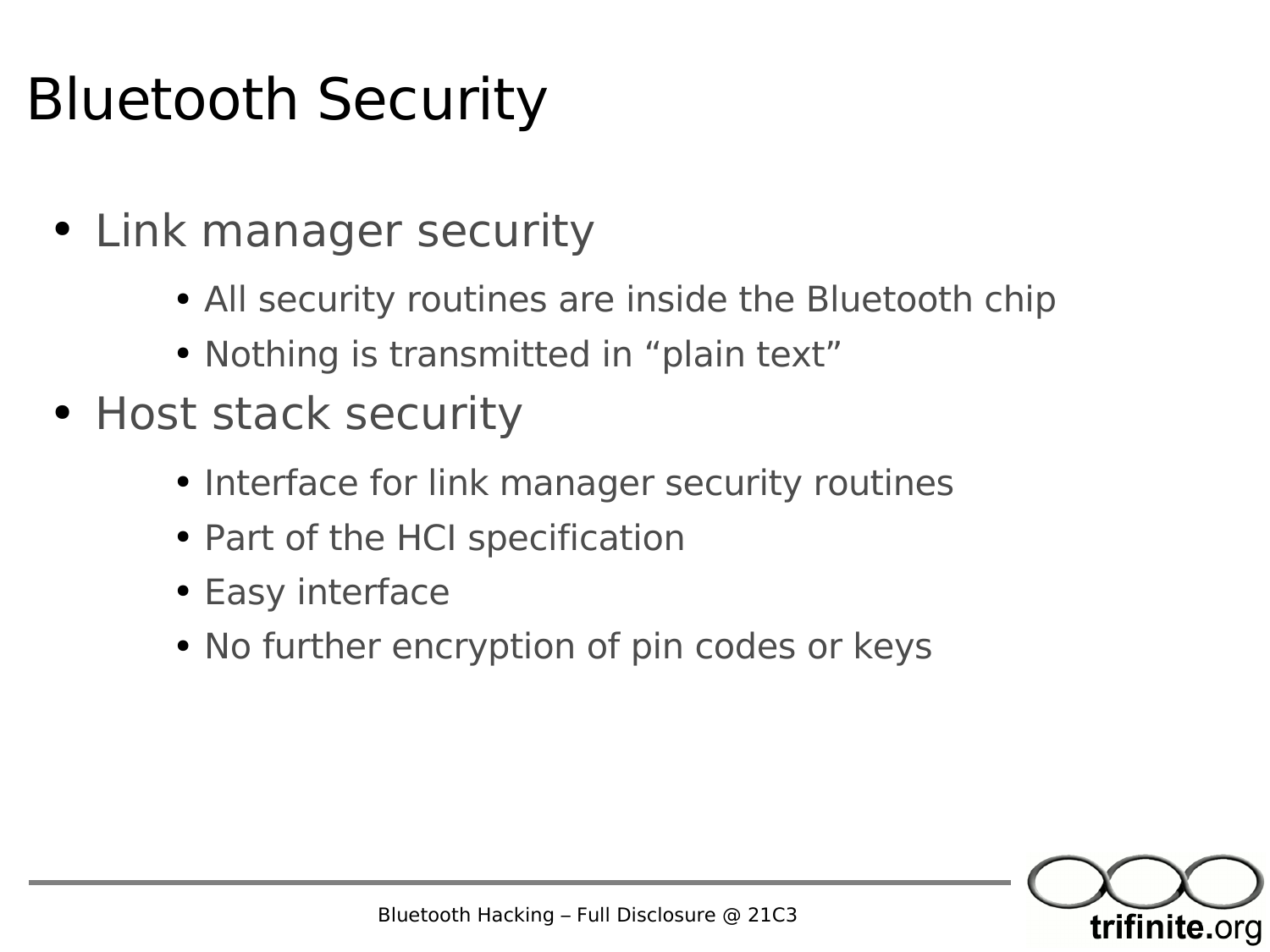#### Security Modes

- Security mode 1
	- No active security enforcement
- Security mode 2
	- Service level security
	- On device level no difference to mode 1
- Security mode 3
	- Device level security
	- Enforce security for every low-level connection

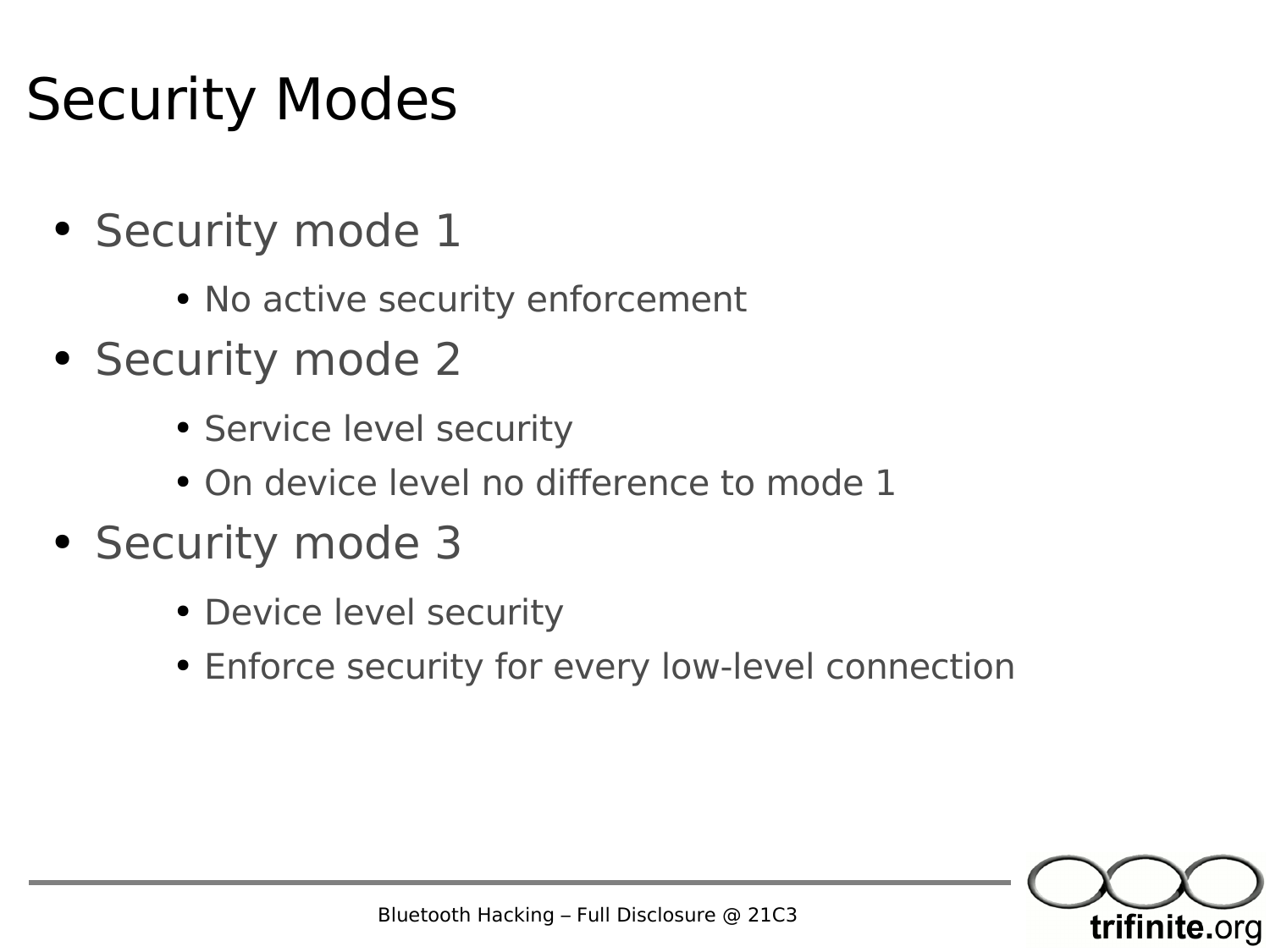#### Linux and Bluetooth

# **hciconfig -a** hci0: Type: USB BD Address: 00:02:5B:A1:88:52 ACL MTU: 384:8 SCO MTU: 64:8 UP RUNNING PSCAN ISCAN RX bytes:9765 acl:321 sco:0 events:425 errors:0 TX bytes:8518 acl:222 sco:0 commands:75 errors:0 Features: 0xff 0xff 0x8b 0xfe 0x9b 0xf9 0x00 0x80 Packet type: DM1 DM3 DM5 DH1 DH3 DH5 HV1 HV2 HV3 Link policy: RSWITCH HOLD SNIFF PARK Link mode: SLAVE ACCEPT Name: 'Casira BC3-MM' Class: 0x1e0100 Service Classes: Networking, Rendering, Capturing, Object Transfer Device Class: Computer, Uncategorized HCI Ver: 1.2 (0x2) HCI Rev: 0x529 LMP Ver: 1.2 (0x2) LMP Subver: 0x529 Manufacturer: Cambridge Silicon Radio (10)

# **hcitool scan**

#### Scanning ...

| 00:04:0E:21:06:FD      | AVM BlueFRITZ! AP-DSL   |
|------------------------|-------------------------|
| 00:01:EC:3A:45:86      | <b>HBH-10</b>           |
| 00:04:76:63:72:4D      | Aficio AP600N           |
| 00:AA0:57:AD:22:0F     | ELSA Vianect Blue ISDN  |
| 00: E0: 03: 04: 6D: 36 | Nokia 6210              |
| 00:80:37:06:78:92      | Ericsson T39m           |
| 00:06:C6:C4:08:27      | Anycom LAN Access Point |



Bluetooth Hacking – Full Disclosure @ 21C3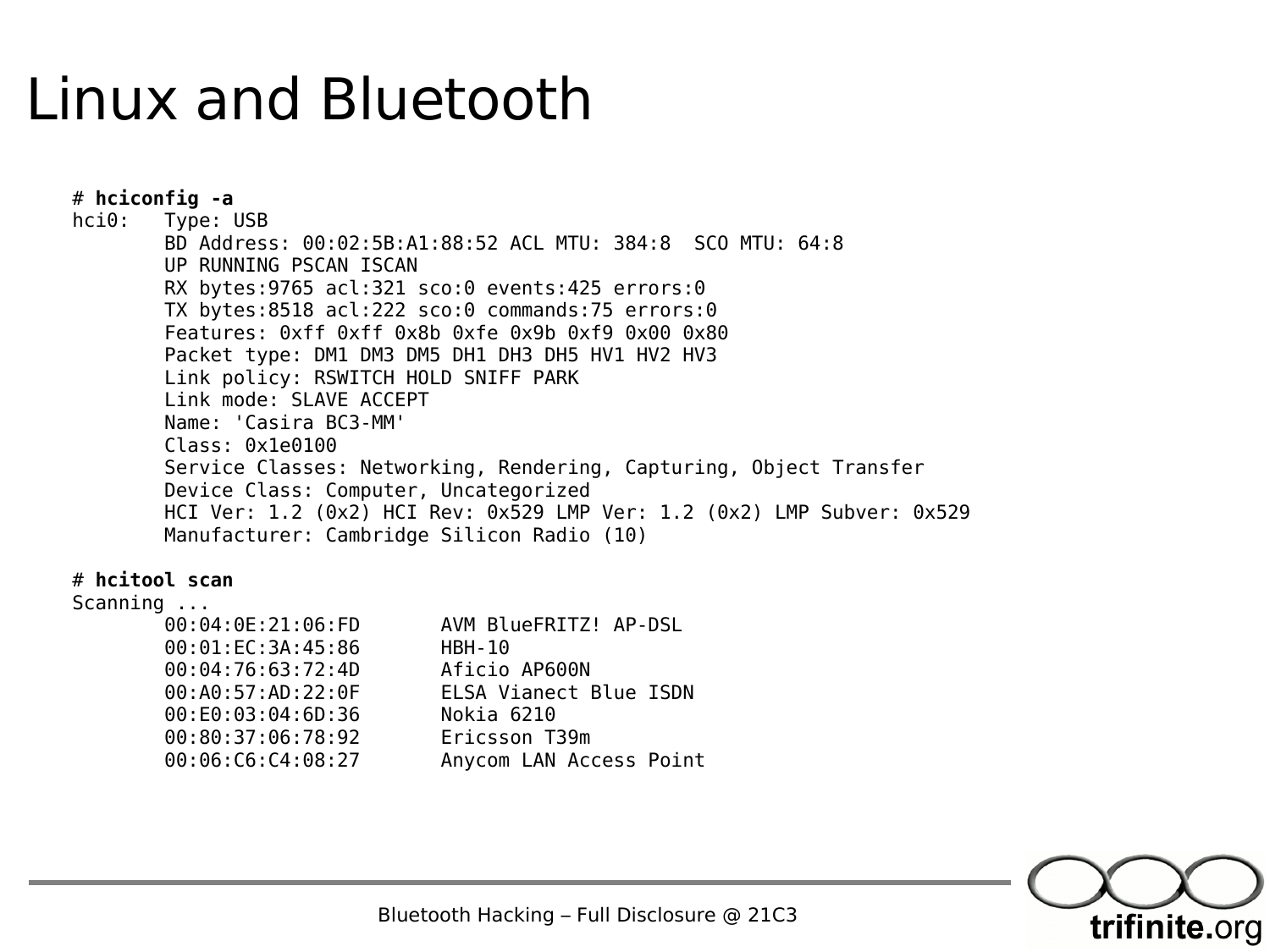#### Sniffing with hcidump

- Recording of HCI packets
	- Commands, events, ACL and SCO data packets
- Only for local connections
- Decoding of higher layer protocols
	- HCI and L2CAP
	- SDP, RFCOMM, BNEP, CMTP, HIDP, HCRP and AVDTP
	- OBEX and CAPI
- No sniffing of baseband or radio traffic

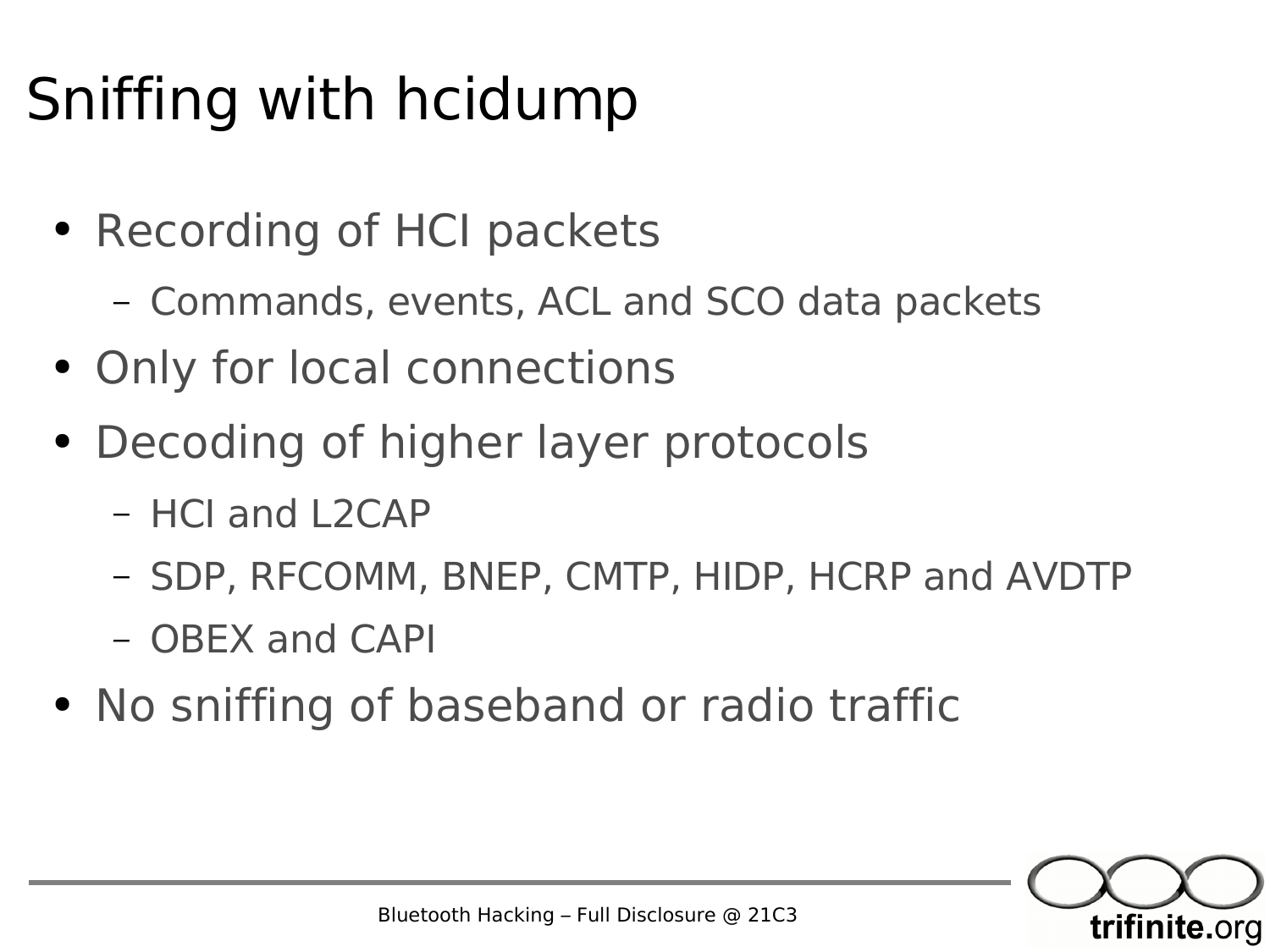#### Security Commands

- HCI Create New Unit Key
- HCI {Read|Write} Pin Type
- HCI {Read|Write|Delete} Stored\_Link\_Key
- HCI {Read|Write} Authentication Enable
- HCI {Read|Write} Encryption Mode
- HCI Authentication Requested
- HCI Set Connection Encryption
- HCI\_Change Local Link Key
- HCI Master Link Key

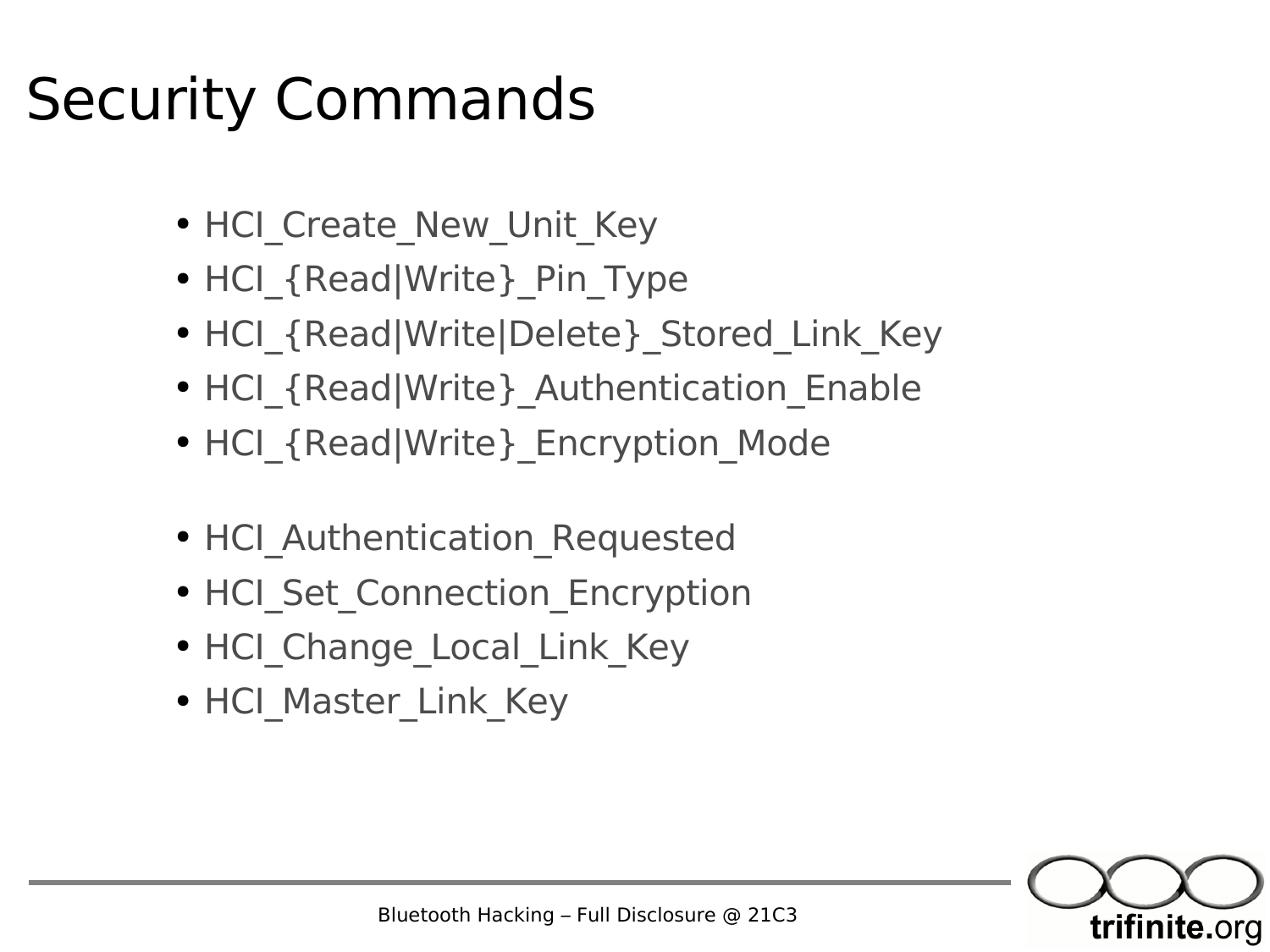#### Pairing Functions

- Events
	- HCI Link Key Notification
	- HCI Link Key Request
	- HCI Pin Code Request
- Commands
	- HCI Link Key Request Reply
	- HCI Link Key Request Negative Reply
	- HCI Pin Code Request Reply
	- HCI Pin Code Request Negative Reply

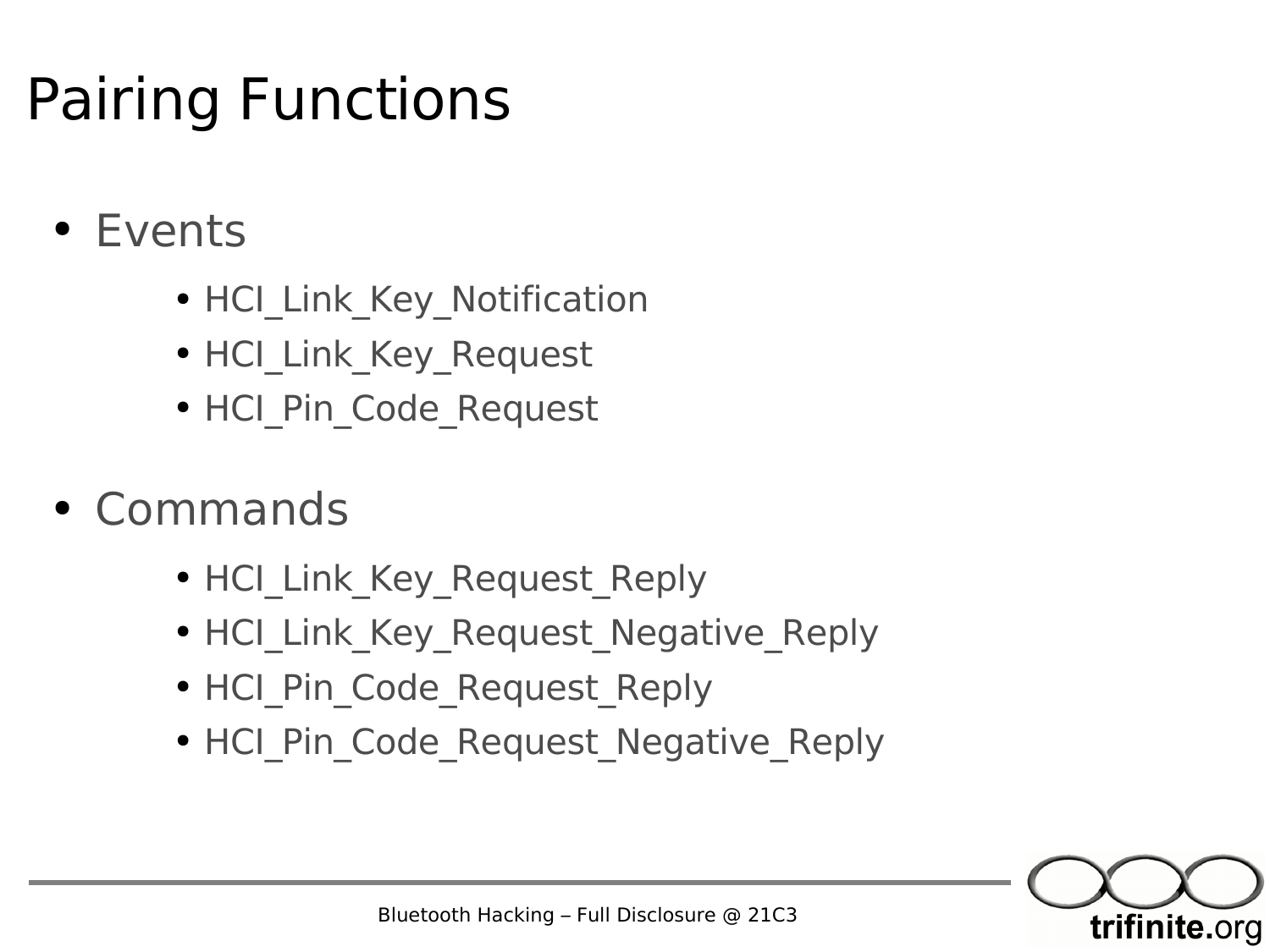#### How Pairing Works

- First connection
	- (1) HCI\_Pin\_Code\_Request
	- (2) HCI Pin Code Request Reply
	- (3) HCI Link Key Notification
- Further connections
	- (1) HCI Link Key Request
	- (2) HCI Link Key Request Reply
	- (3) HCI Link Key Notification (optional)

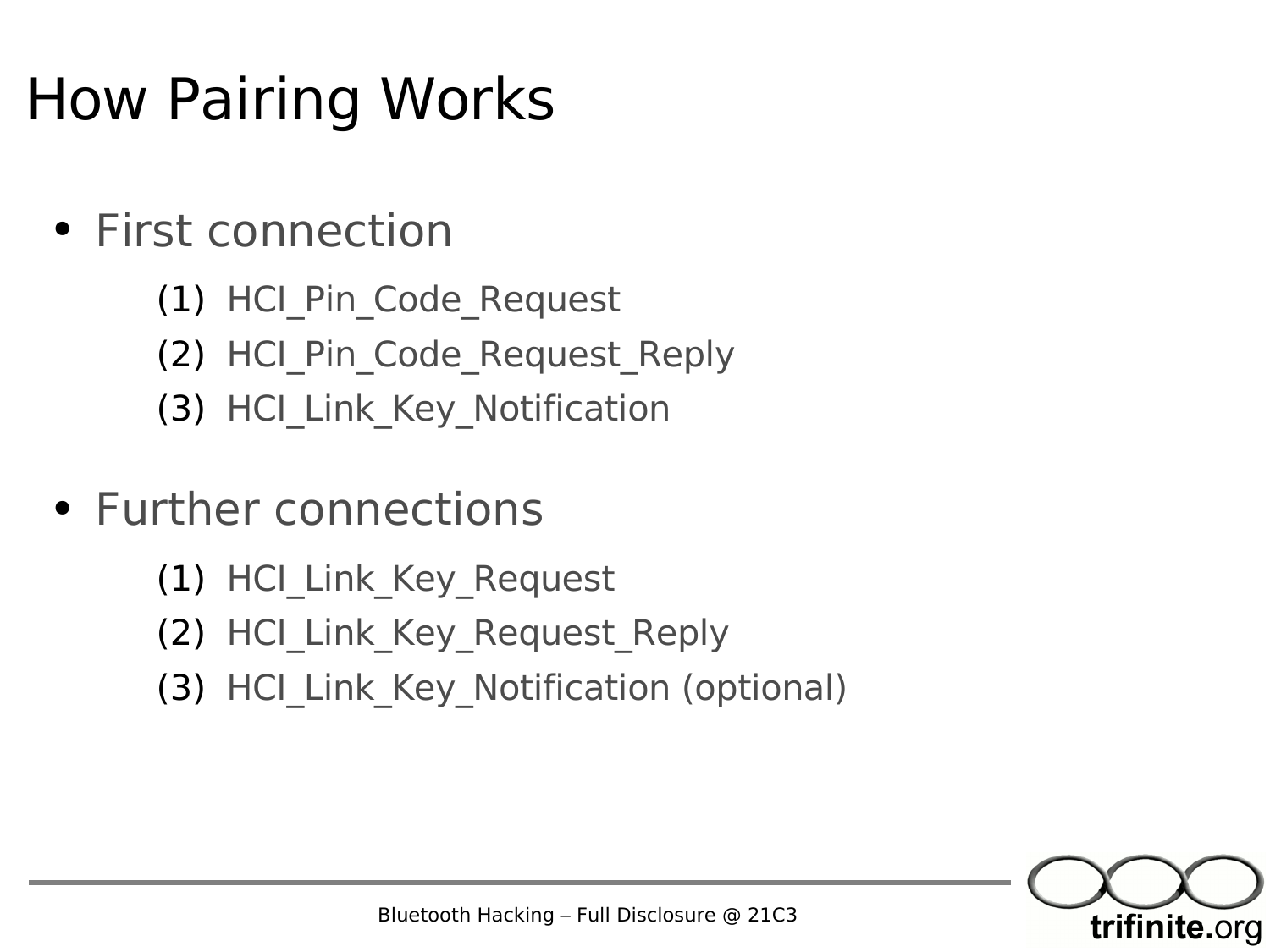#### BlueSnarf

- Trivial OBEX PUSH channel attack
	- obexapp (FreeBSD)
	- PULL known objects instead of PUSH
	- No authentication
- Infrared Data Association
	- IrMC (Specifications for Ir Mobile Communications)
		- e.g. telecom/pb.vcf
- Ericsson R520m, T39m, T68
- Sony Ericsson T68i, T610, Z1010
- Nokia 6310, 6310i, 8910, 8910i

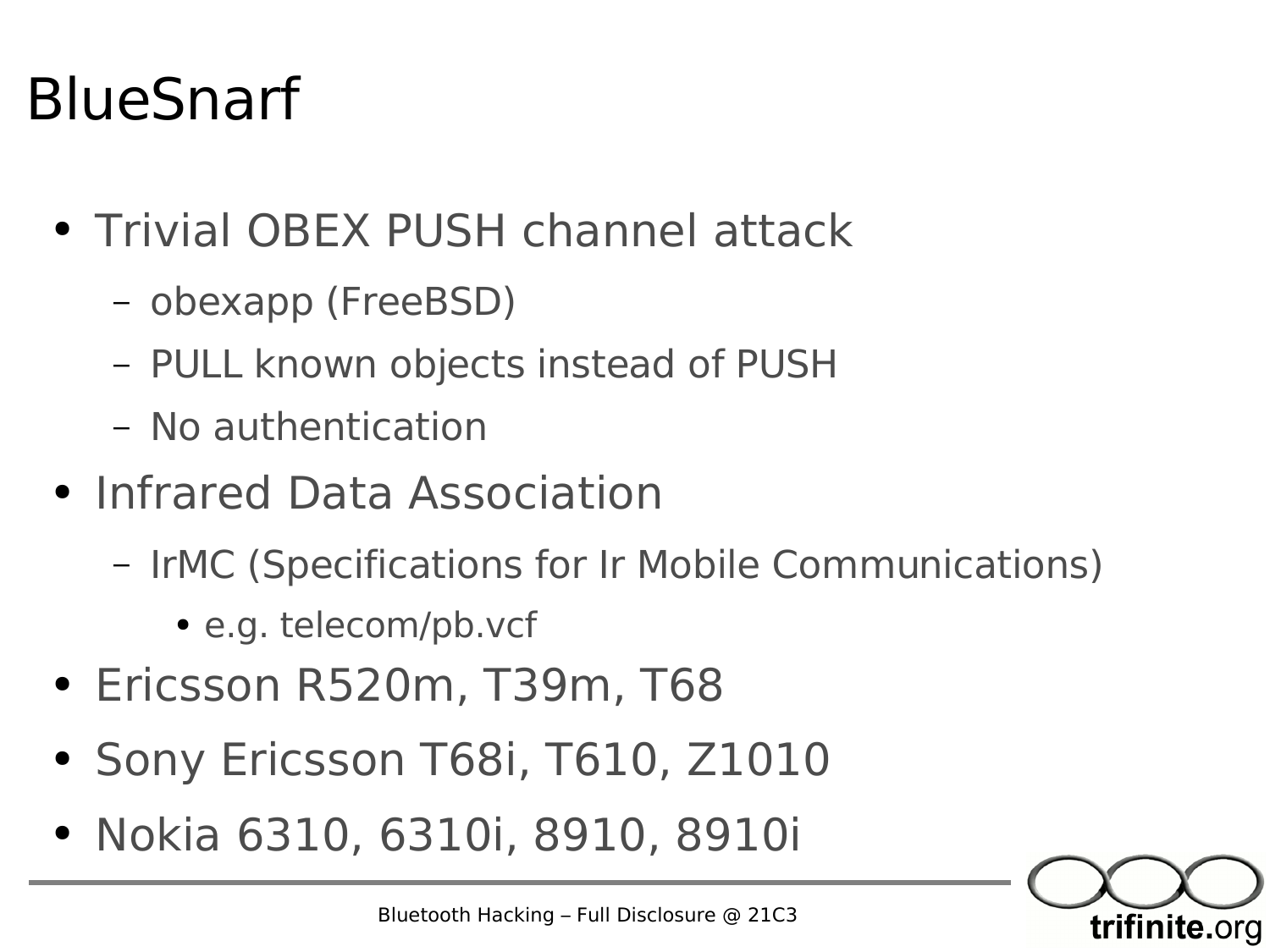#### HeloMoto

- Requires entry in 'Device History'
- OBEX PUSH to create entry
- Connect RFCOMM to Handsfree or Headset
	- No Authentication required
	- Full AT command set access
- Motorola V80, V5xx, V6xx and E398

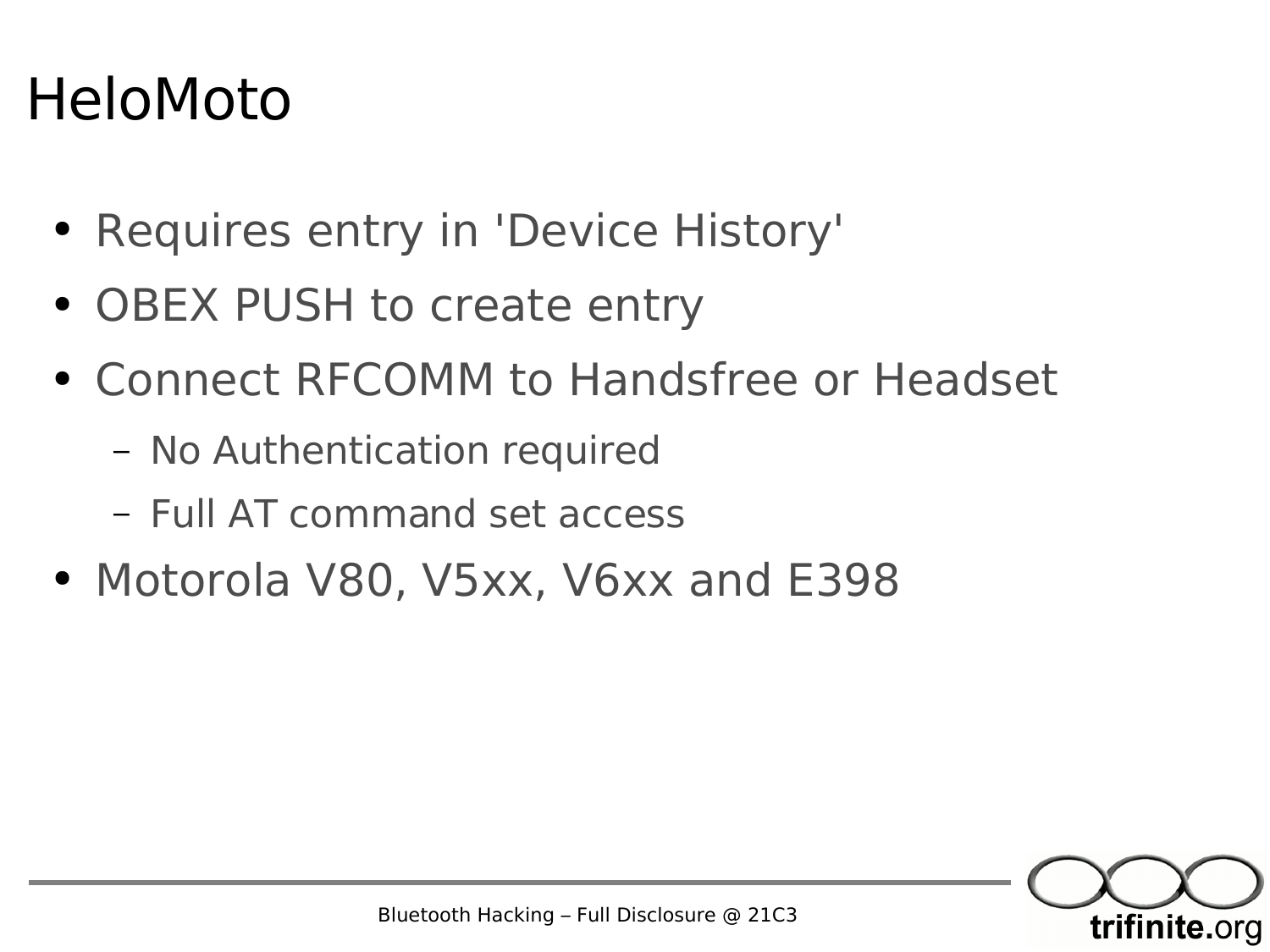#### BlueBug History (1)



- First presentation in February 2004
	- FH Salzburg 'Forum IKT 2004'
	- Spicing up a presentation about Wardriving
- Got inspired from Adam's BlueSnarf which has been written about on slashdot
- Tried to figure out how Adam did it (no purposebuilt tools available)
- Found BlueBug
	- Based on AT Commands -> not OBEX

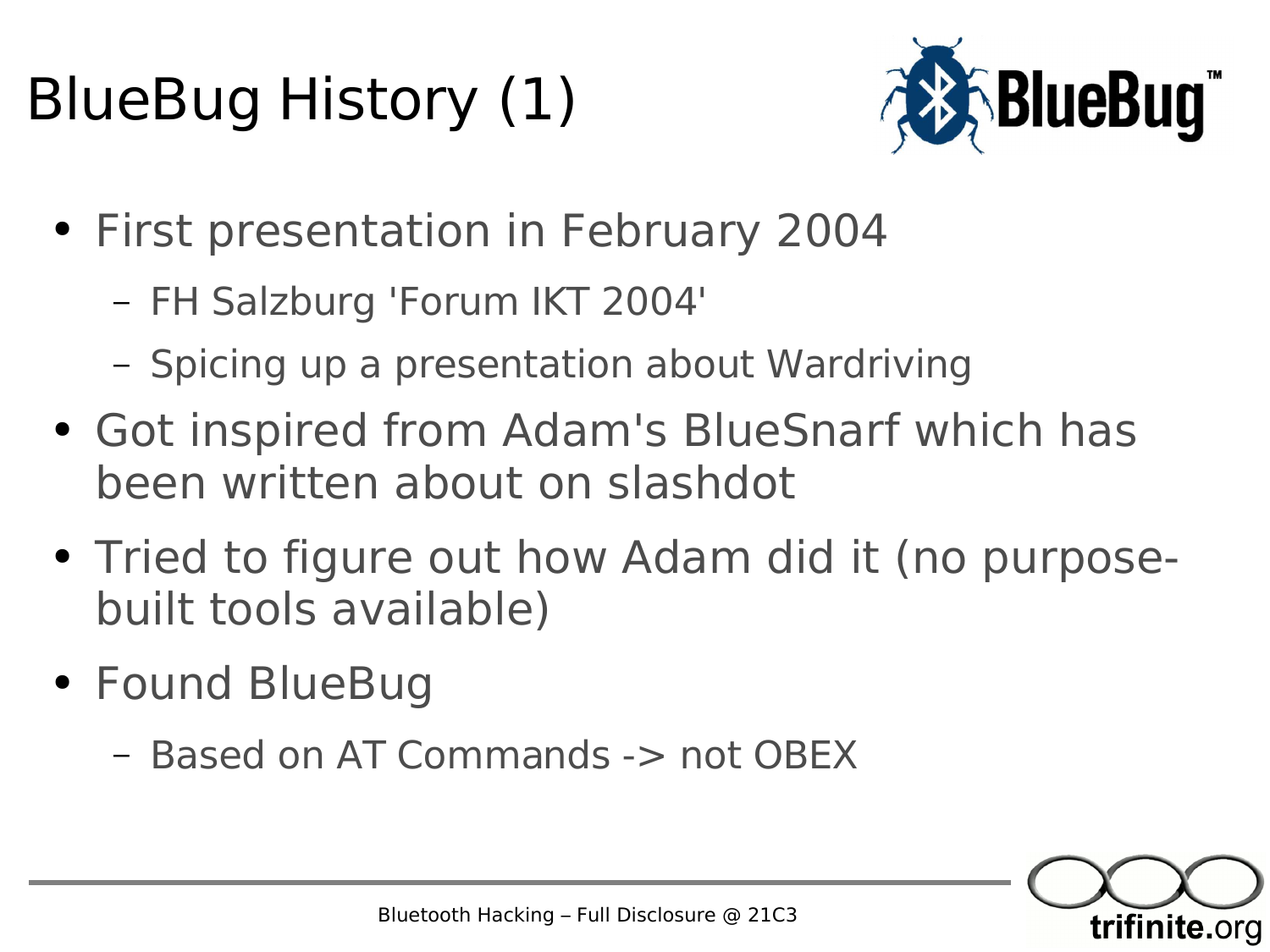#### BlueBug History (2)



- Fieldtrial at CeBIT 2004
	- Booth close to the restrooms -> many people there
	- Even Policemen ;)
- Got on slashdot at the end of March 2004
- Teamed up with Adam in April 2004
- Various media citations
- Presentation at Blackhat and DEFCON in August 2004
- Full Disclosure at 21C3 in December 2004 (now!)

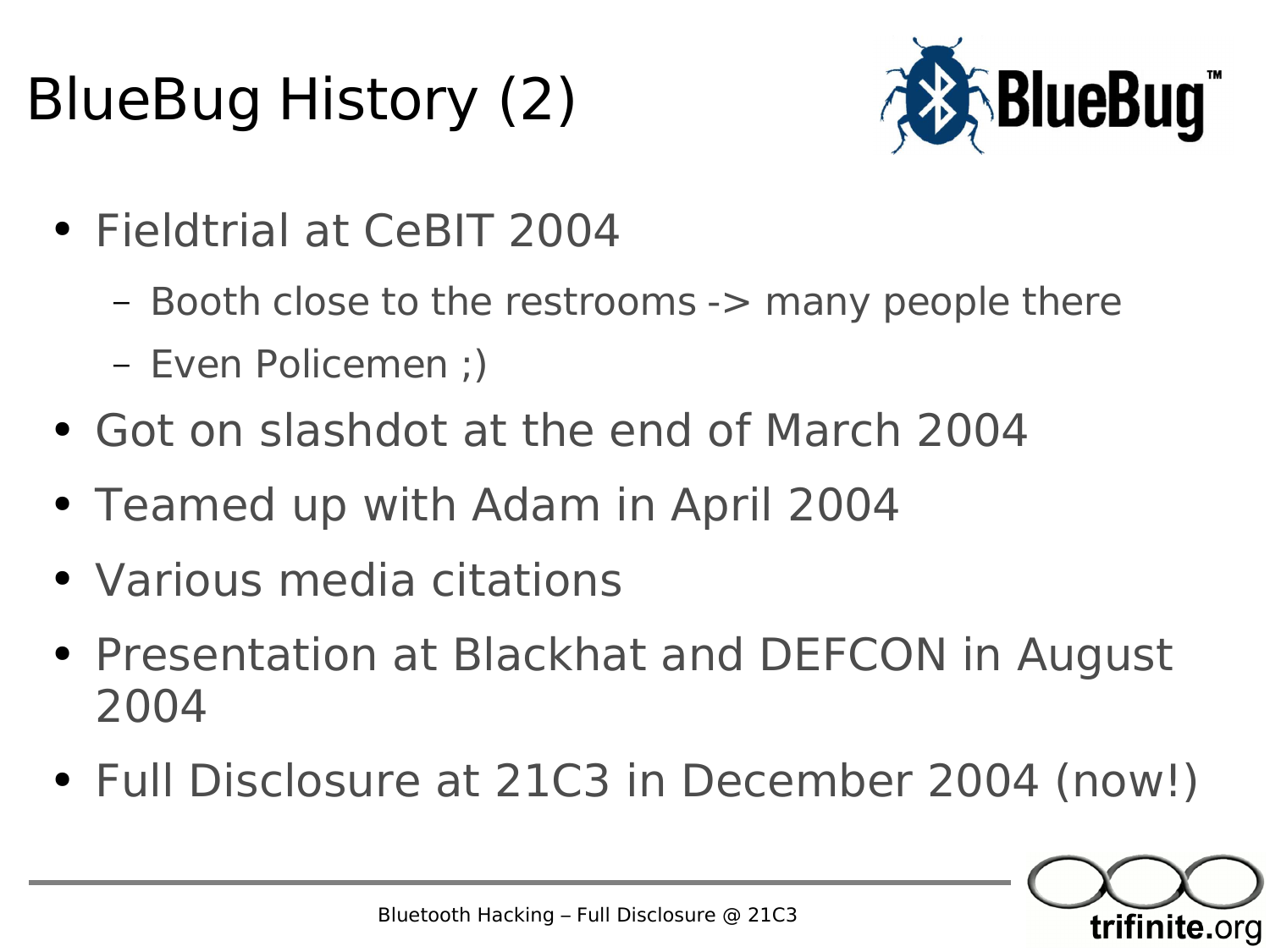#### BlueBug Facts (1)



- As mentioned earlier...
	- BlueBug is based on AT Commands (ASCII Terminal)
	- Very common for the configuration and control of telecommunications devices
	- High level of control...
		- Call control (turning phone into a bug)
		- Sending/Reading/Deleting SMS
		- Reading/Writing Phonebook Entries
		- Setting Forwards
		- - > causing costs on the vulnerable phones!

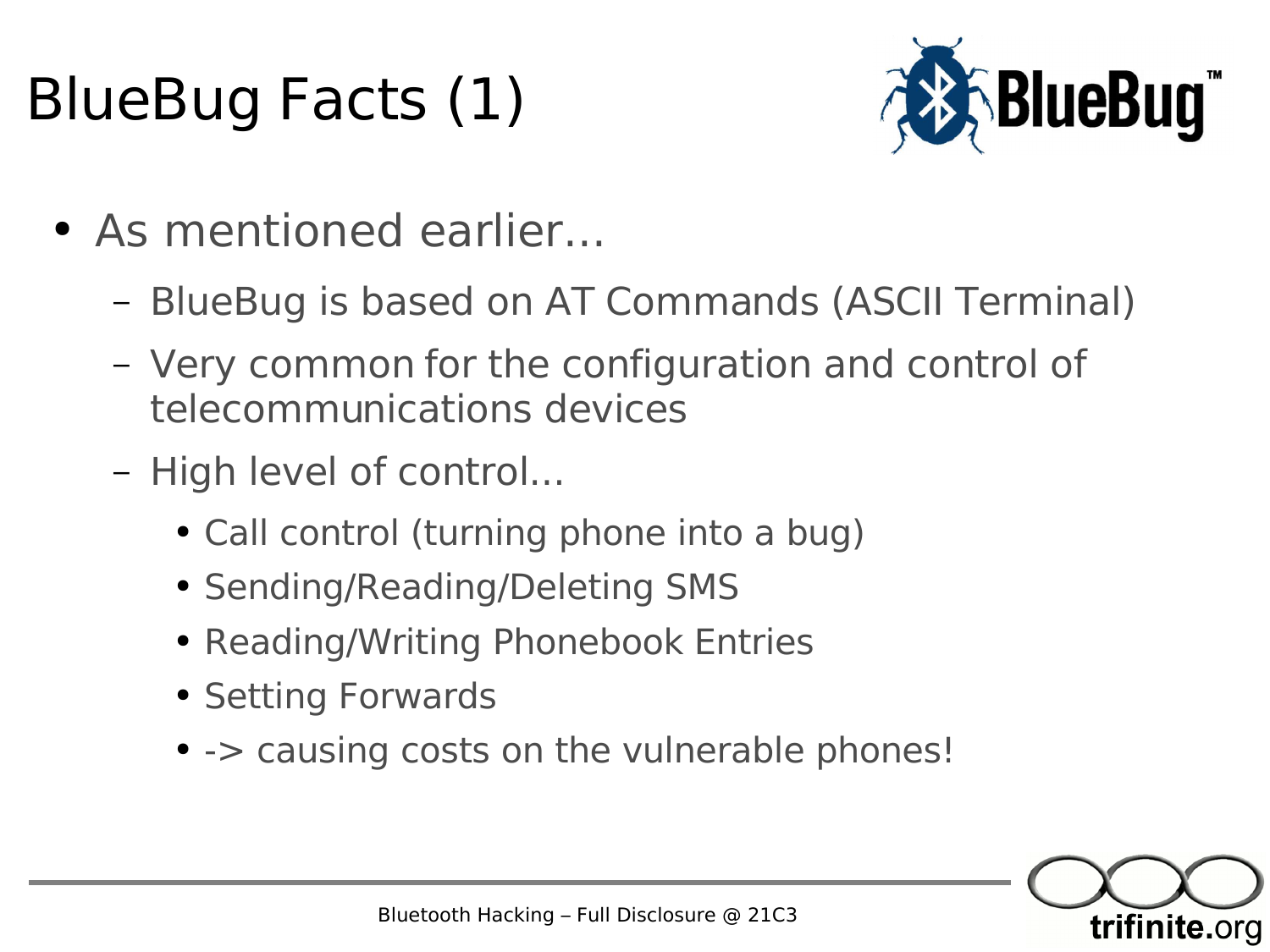#### BlueBug Facts (2)



- How come!?
	- Various Manufacturers poorly implemented the Bluetooth security mechanisms
	- Unpublished services on RFCOMM channels
		- Not announced via SDP
- Connecting to unpublished HS service without pairing!
	- Nokia has quite a lot of models (6310, 6310i, 8910, 8910i,...)
	- Sony Ericsson T86i, T610, ...
	- Motorola has similar problems (see HeloMoto)

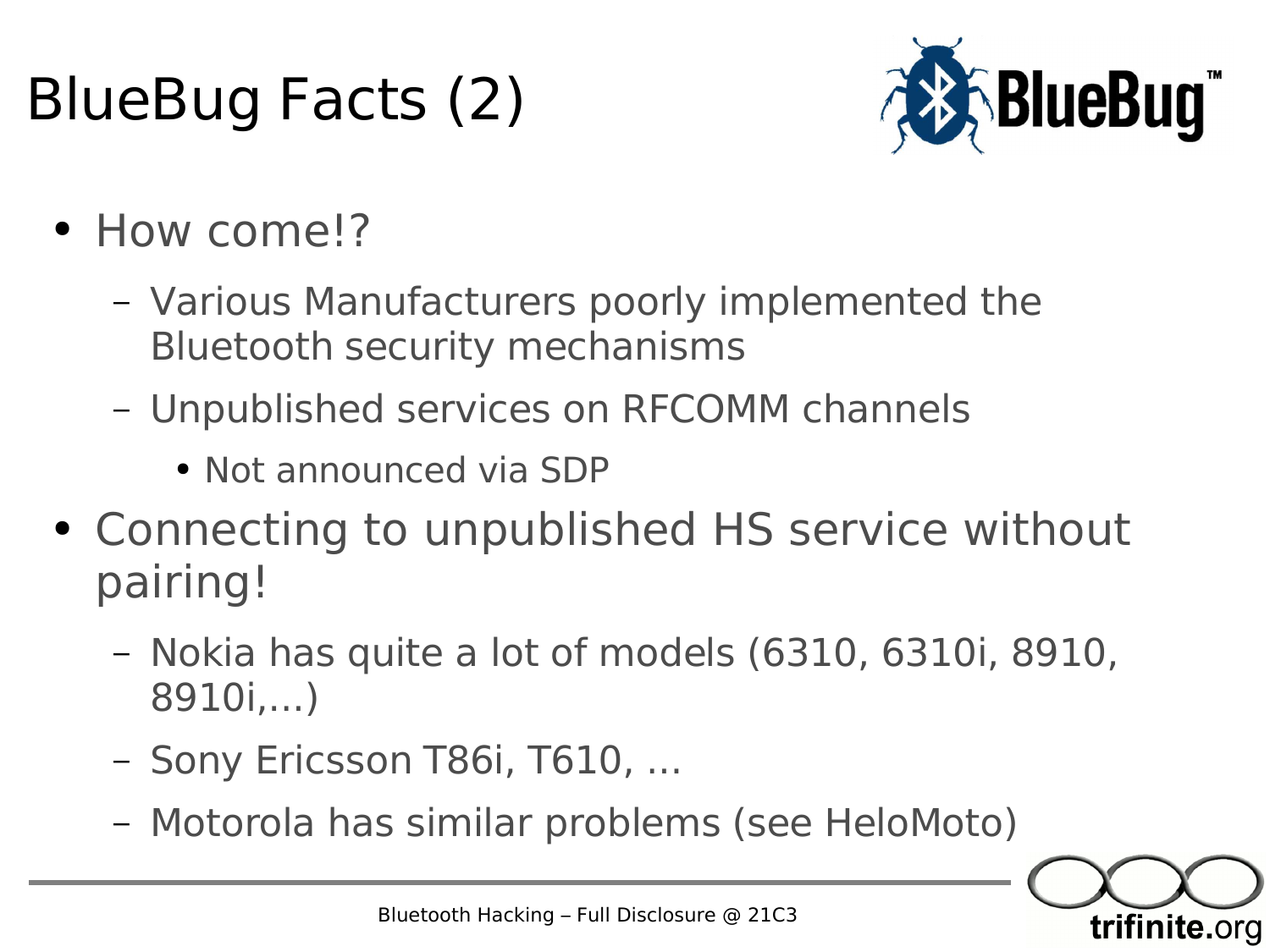#### Bluetooone



- Enhancing the range of a Bluetooth dongle by connecting a directional antenna -> as done in the Long Distance Attack
- Original idea from Mike Outmesguine (Author of Book: "Wi-Fi Toys")
- Step by Step instruction on trifinite.org



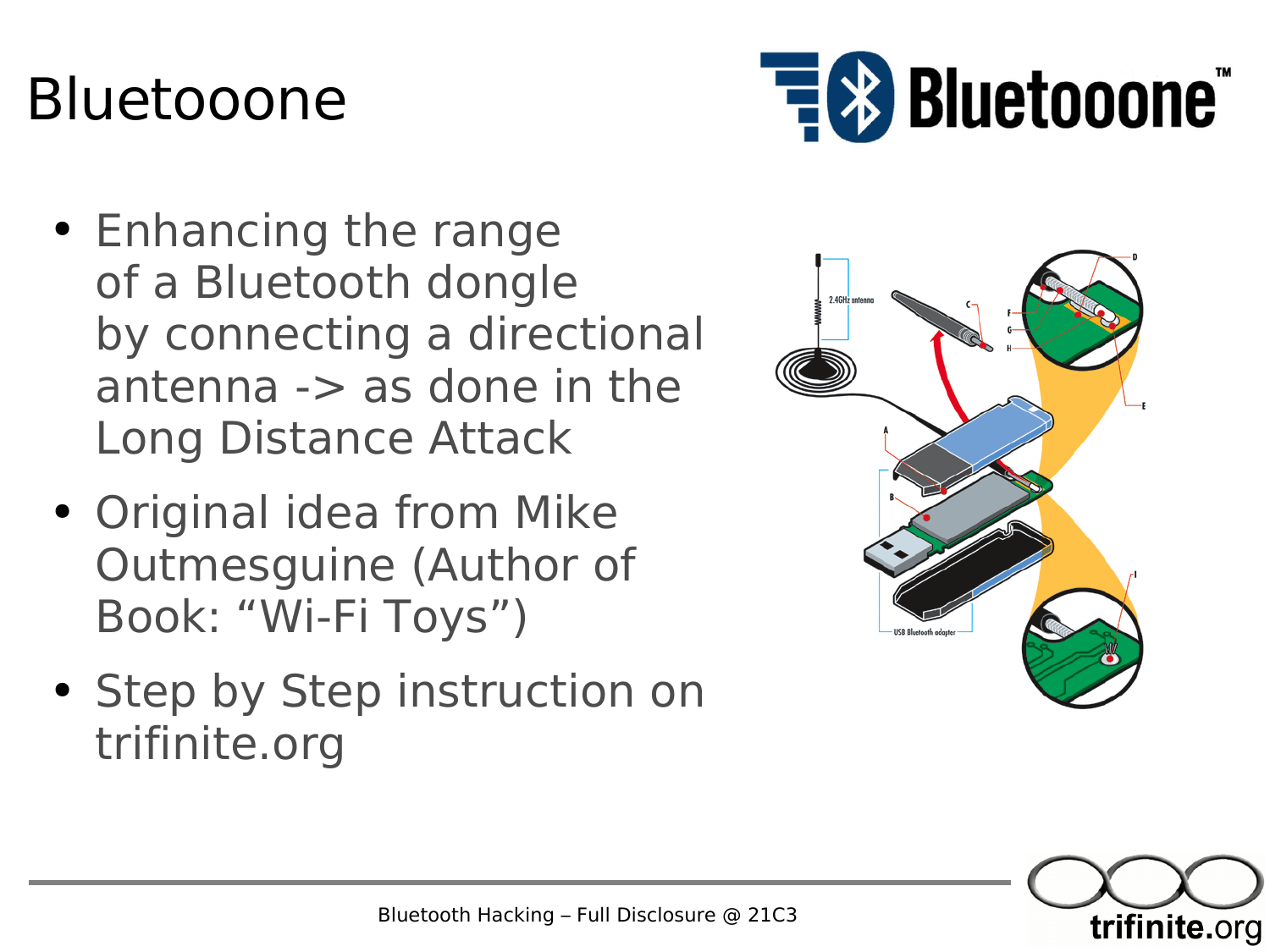#### Long-Distance Attacking (BlueSniper)

- Beginning of August 2004 (right after DEFCON 12)
- Experiment in Santa Monica California
- Modified Class-1 Dongle Snarfing/Bugging Class-2 device (Nokia 6310i) from a distance of 1,78 km (1.01 miles)



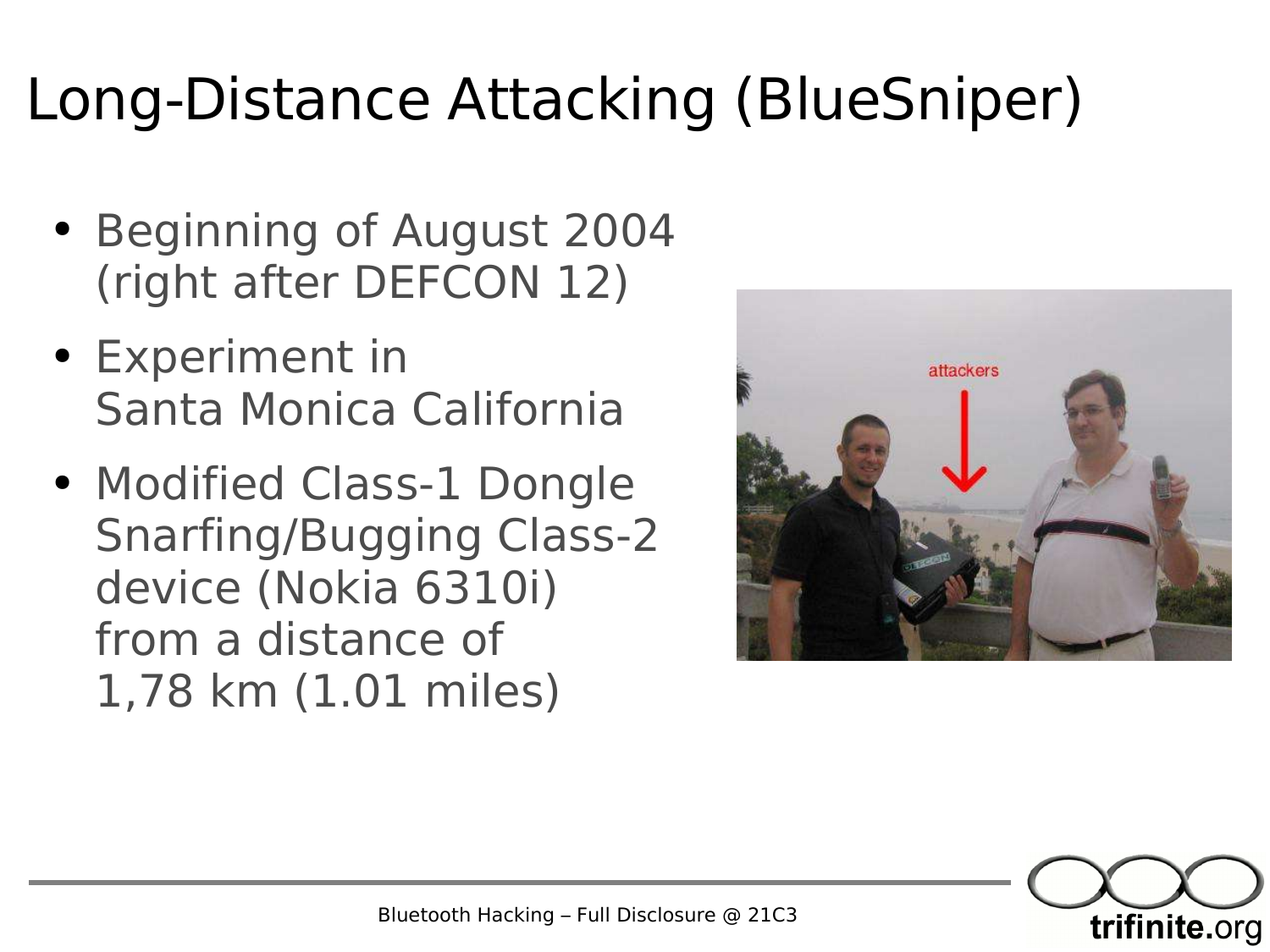#### Blooover -What is it?



- Blooover Bluetooth Wireless Technology Hoover
- Proof-of-Concept Application
- Educational Purposes only
- Phone Auditing Tool
- Running on Java
	- J2ME MIDP 2.0
	- Implemented JSR-82 (Bluetooth API)
	- Nokia 6600, Nokia 7610, Nokia 6670, ... Series 60 Siemens S65 SonyEricsson P900 ...

![](_page_31_Picture_10.jpeg)

![](_page_31_Picture_11.jpeg)

Bluetooth Hacking – Full Disclosure @ 21C3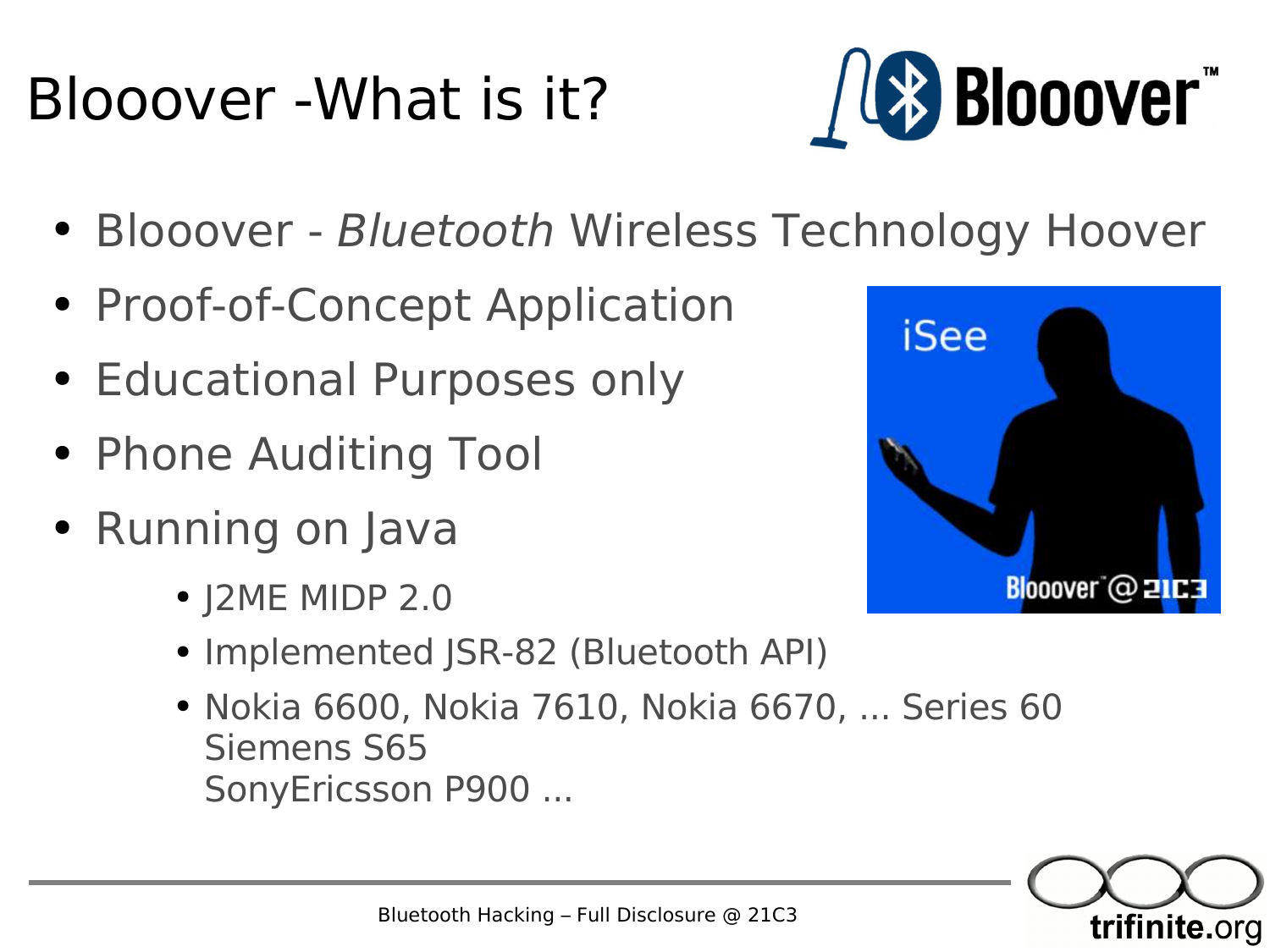# Blooover- What does it do? / (\* Blooover"

- Blooover is performing the BlueBug attack
	- Reading phonebooks
	- Writing phonebook entries
	- Reading/decoding SMS stored on the device (buggy..)
	- Setting Call forward (predef. Number) +49 1337 7001
	- Initiating phone call (predef. Number) 0800 2848283
		- Not working well on Nokia phones : ( but on some T610
- Please use this application responsibly!
	- For research purposes only!
	- With permission of owner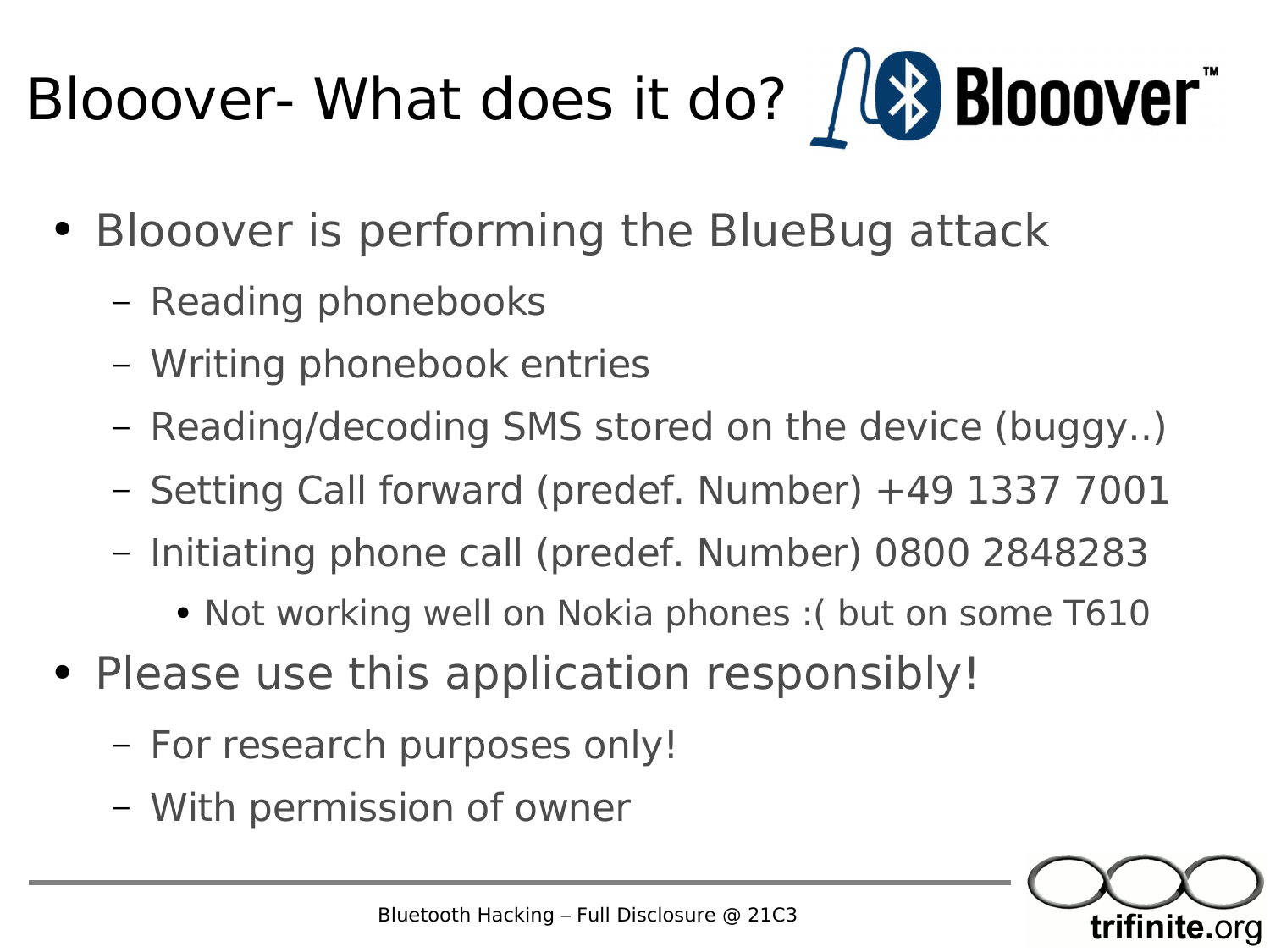# Blueprinting – What is it?

![](_page_33_Picture_1.jpeg)

- Blueprinting is fingerprinting Bluetooth Wireless Technology interfaces of devices
- This work has been started by Collin R. Mulliner and Martin Herfurt
- Relevant to all kinds of applications
	- Security auditing
	- Device Statistics
	- Automated Application Distribution
- Released paper and tool at 21C3 in December 2004 in Berlin (again, now!)

![](_page_33_Picture_9.jpeg)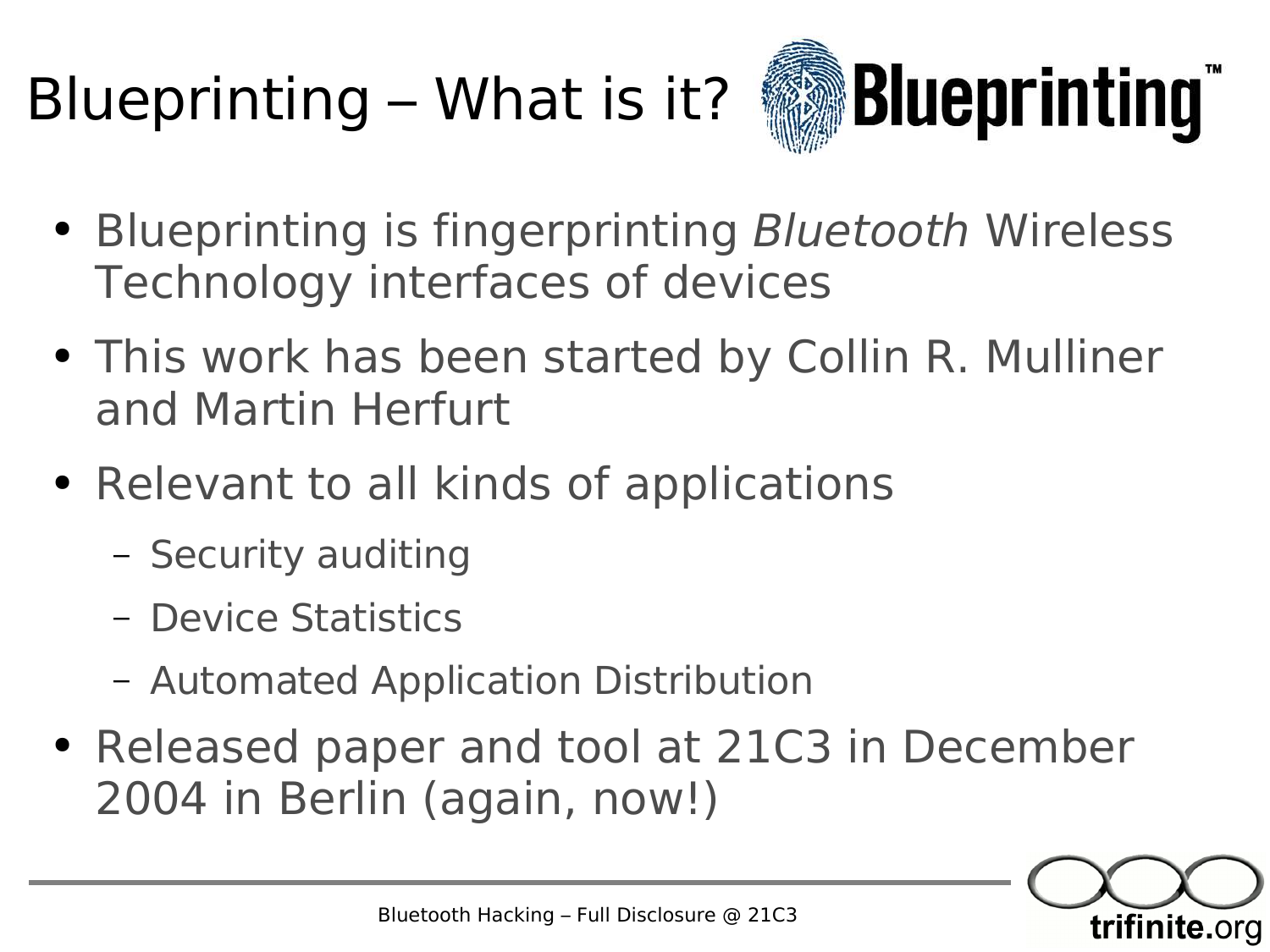#### Blueprinting - How

![](_page_34_Picture_1.jpeg)

- Hashing Information from Profile Entries
	- RecordHandle
	- RFCOMM channel number
	- Adding it all up (RecHandle<sub>1</sub>\*Channel 1  $)+$ (RecHandle<sub>2</sub>\*Channel 2 )+...+(RecHandle n \*Channel n )
- Bluetooth Device Address
	- First three bytes refer to manufacturer (IEEE OUI)
- Example of Blueprint

#### **00:60:57@2621543**

![](_page_34_Picture_10.jpeg)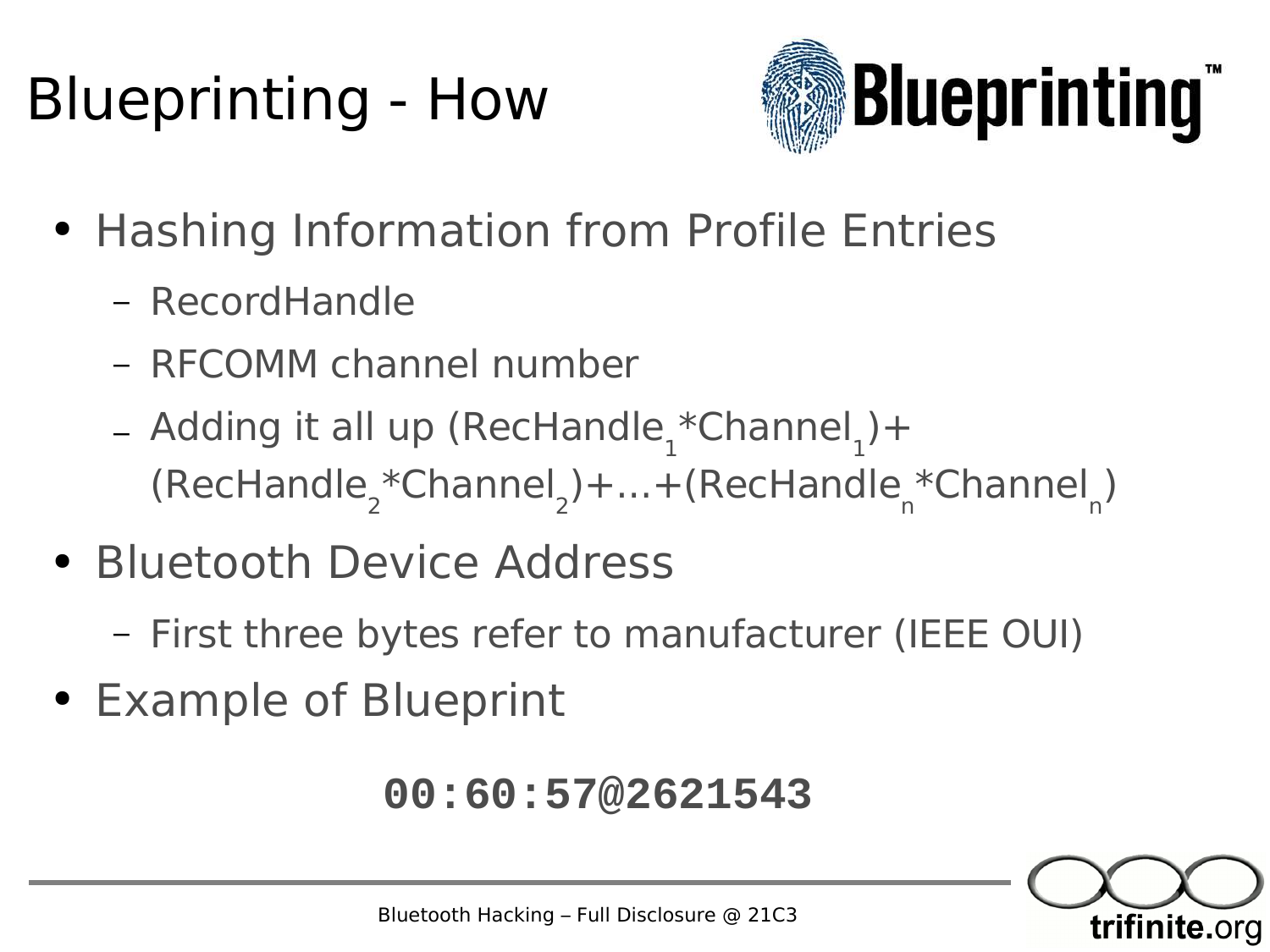#### BlueSmack

![](_page_35_Picture_1.jpeg)

- Using L2CAP echo feature
	- Signal channel request/response
	- L2CAP signal MTU is unknown
	- No open L2CAP channel needed
- Buffer overflow
- Denial of service attack

![](_page_35_Picture_8.jpeg)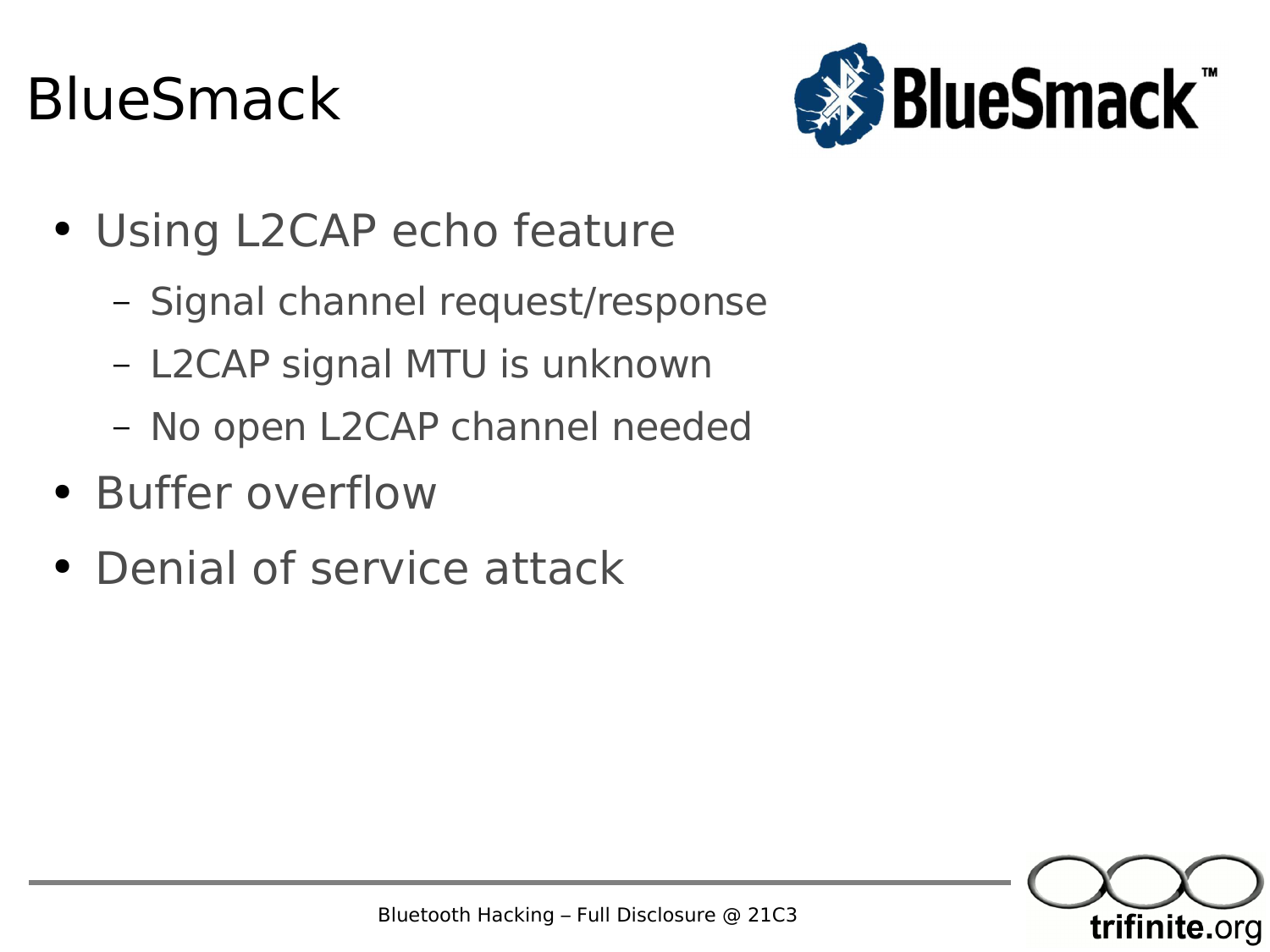#### BlueSmack

![](_page_36_Picture_1.jpeg)

| > HCI Event: Command Status (0x0f) plen 4                                                                                       |  |
|---------------------------------------------------------------------------------------------------------------------------------|--|
| 0000: 00 01 05 04<br>$\mathbf{r}$ , $\mathbf{r}$ , $\mathbf{r}$                                                                 |  |
| > HCI Event: Connect Complete (0x03) plen 11<br>0000: 00 29 00 b6 1d 32 6d 0e 00 01 00<br>.) $2m$                               |  |
| < ACL data: handle 0x0029 flags 0x02 dlen 28<br>$L2CAP(s)$ : Echo req: dlen 20                                                  |  |
| 0000: 45 46 47 48 49 4a 4b 4c 4d 4e 4f 50 51 52 53 54 EFGHIJKLMNOPQRST<br>0010: 55 56 57 58<br><b>UVWX</b>                      |  |
| > HCI Event: Number of Completed Packets (0x13) plen 5<br>0000: 01 29 00 01 00<br>$\ldots$                                      |  |
| > ACL data: handle 0x0029 flags 0x02 dlen 28<br>$L2CAP(s)$ : Echo rsp: dlen 20                                                  |  |
| 0000: 45 46 47 48 49 4a 4b 4c 4d 4e 4f 50 51 52 53 54<br>EFGHIJKLMNOPQRST<br>0010: 55 56 57 58<br><b>UVWX</b>                   |  |
| < HCI Command: Disconnect (0x01 0x0006) plen 3<br>0000: 29 00 13<br>$)$                                                         |  |
| > HCI Event: Command Status (0x0f) plen 4<br>0000: 00 01 06 04<br>$\begin{array}{cccccccccccccc} 1 & 1 & 1 & 1 & 1 \end{array}$ |  |
| > HCI Event: Disconn Complete (0x05) plen 4<br>0000: 00 29 00 16<br>. )                                                         |  |

![](_page_36_Picture_3.jpeg)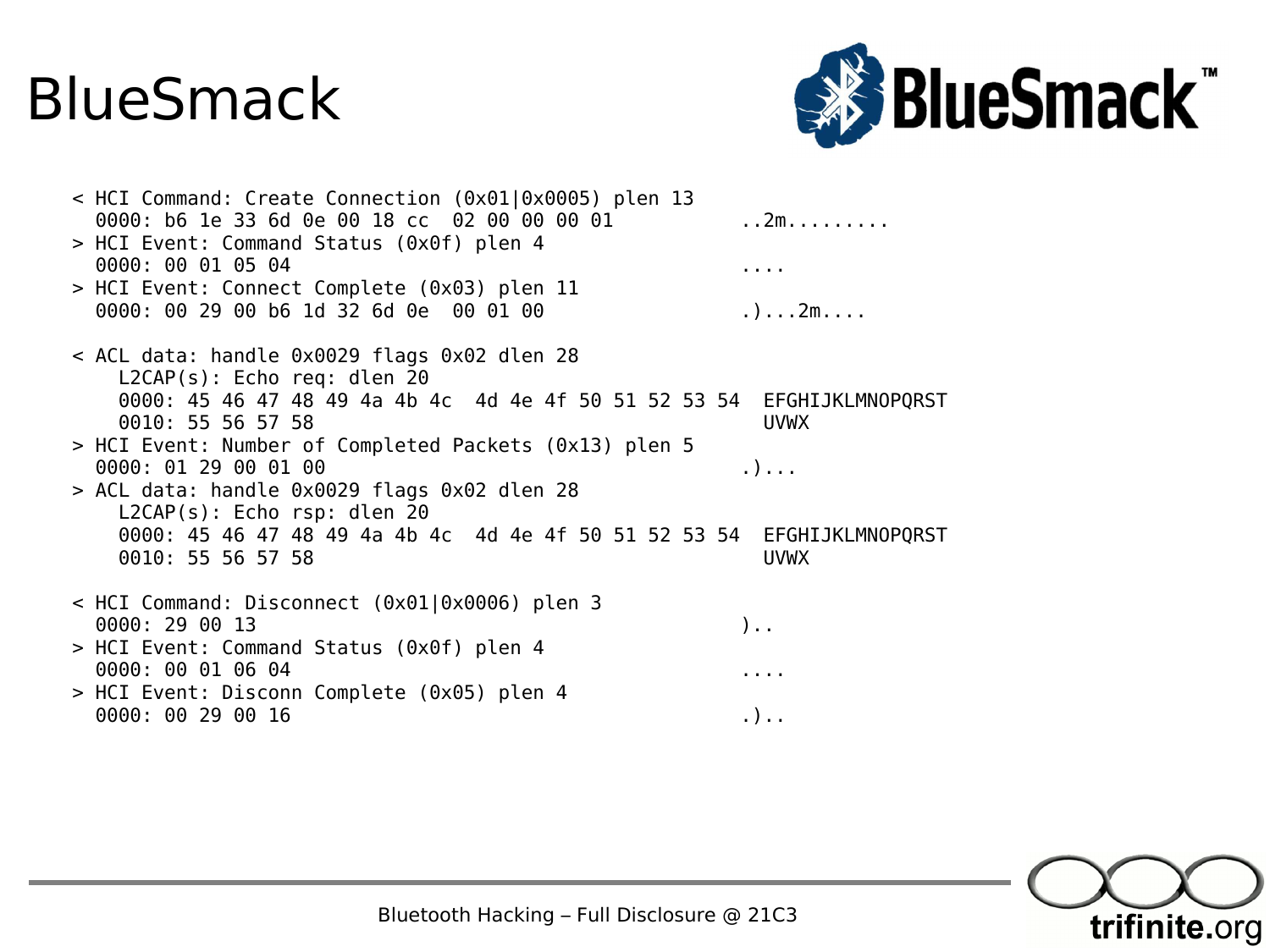#### Conclusions

- Bluetooth is a secure standard (per se)
	- Problems at application level
- Cooperation with Bluetooth SIG
	- Pre-release testing at UPF (UnPlugFest)
		- Specifics under NDA
	- Better communication channels for external testers
		- Security Expert Group mailing list
		- bluetooth.org more open areas
	- Mandatory security at application level

![](_page_37_Picture_10.jpeg)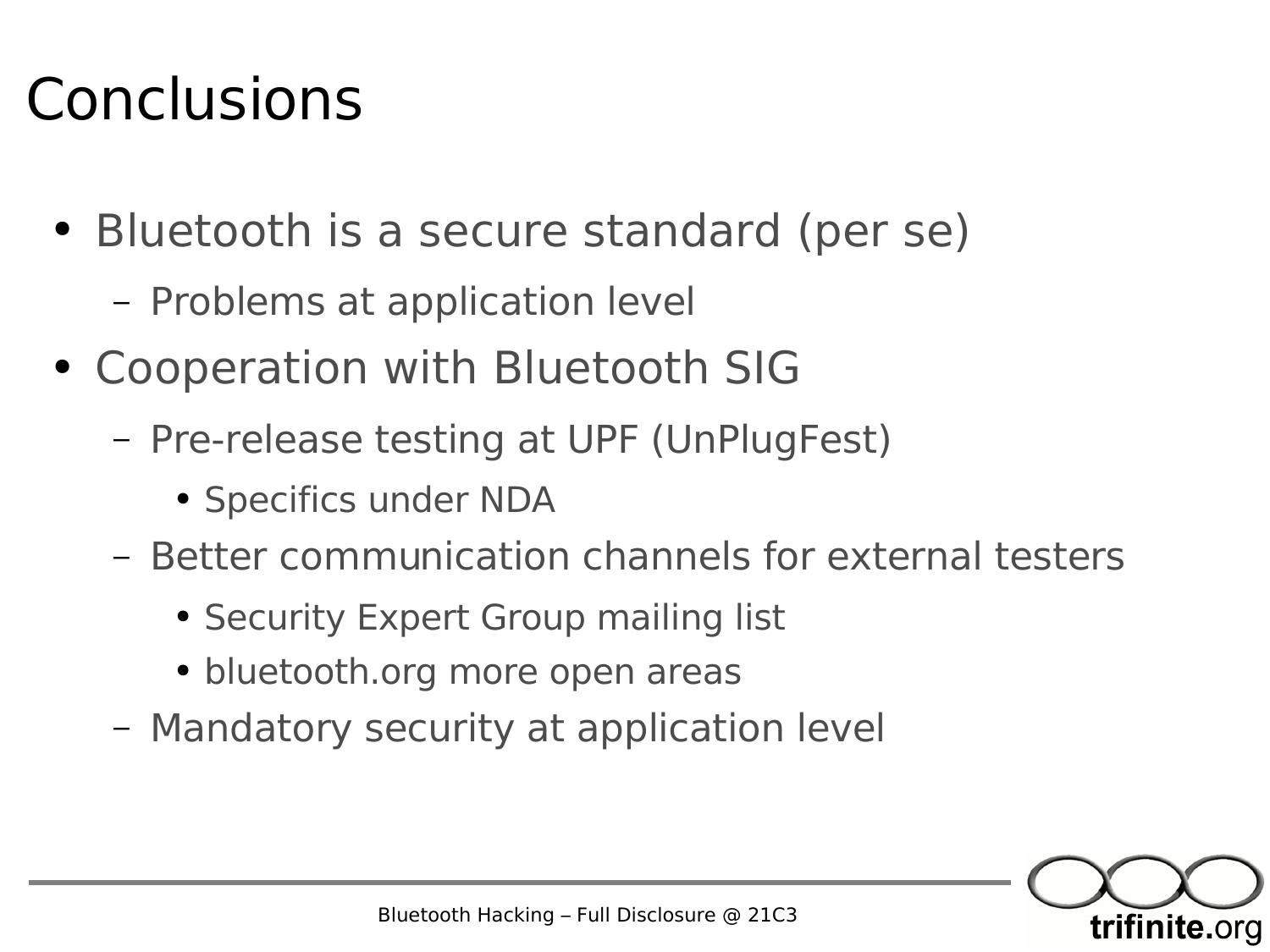#### **trifinite.**org

- http://trifinite.org/
- Loose association of BT security experts
- Features
	- **trifinite.**blog
	- **trifinite.**stuff
	- **trifinite.**album
	- **trifinite.**group

![](_page_38_Picture_8.jpeg)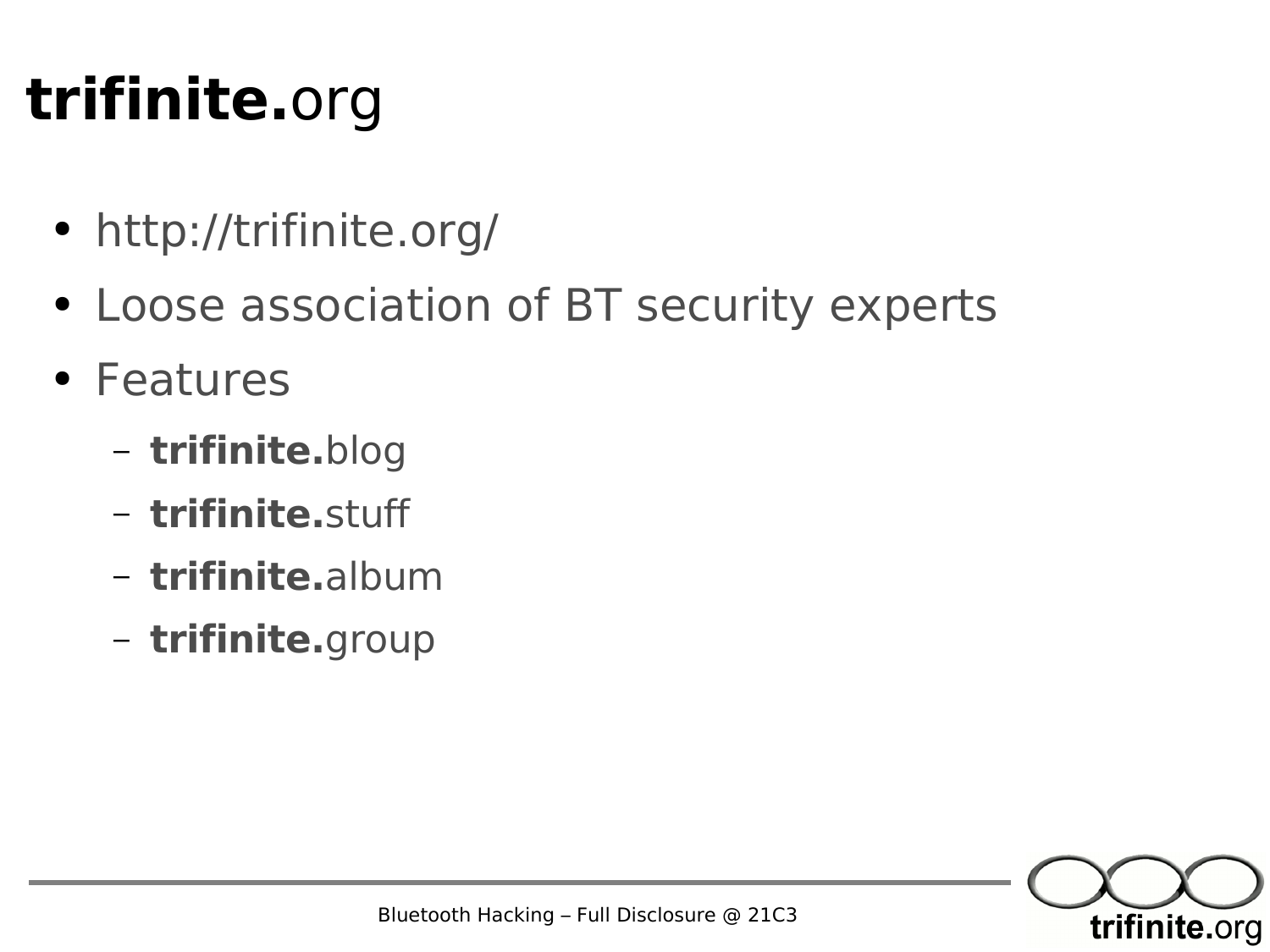#### **trifinite.**group

- Adam Laurie (the Bunker Secure Hosting)
- Marcel Holtmann (BlueZ)
- Collin Mulliner (mulliner.org)
- Tim Hurman (Pentest)
- Mark Rowe (Pentest)
- Martin Herfurt (trifinite.org)
- Spot (Sony)

![](_page_39_Picture_8.jpeg)